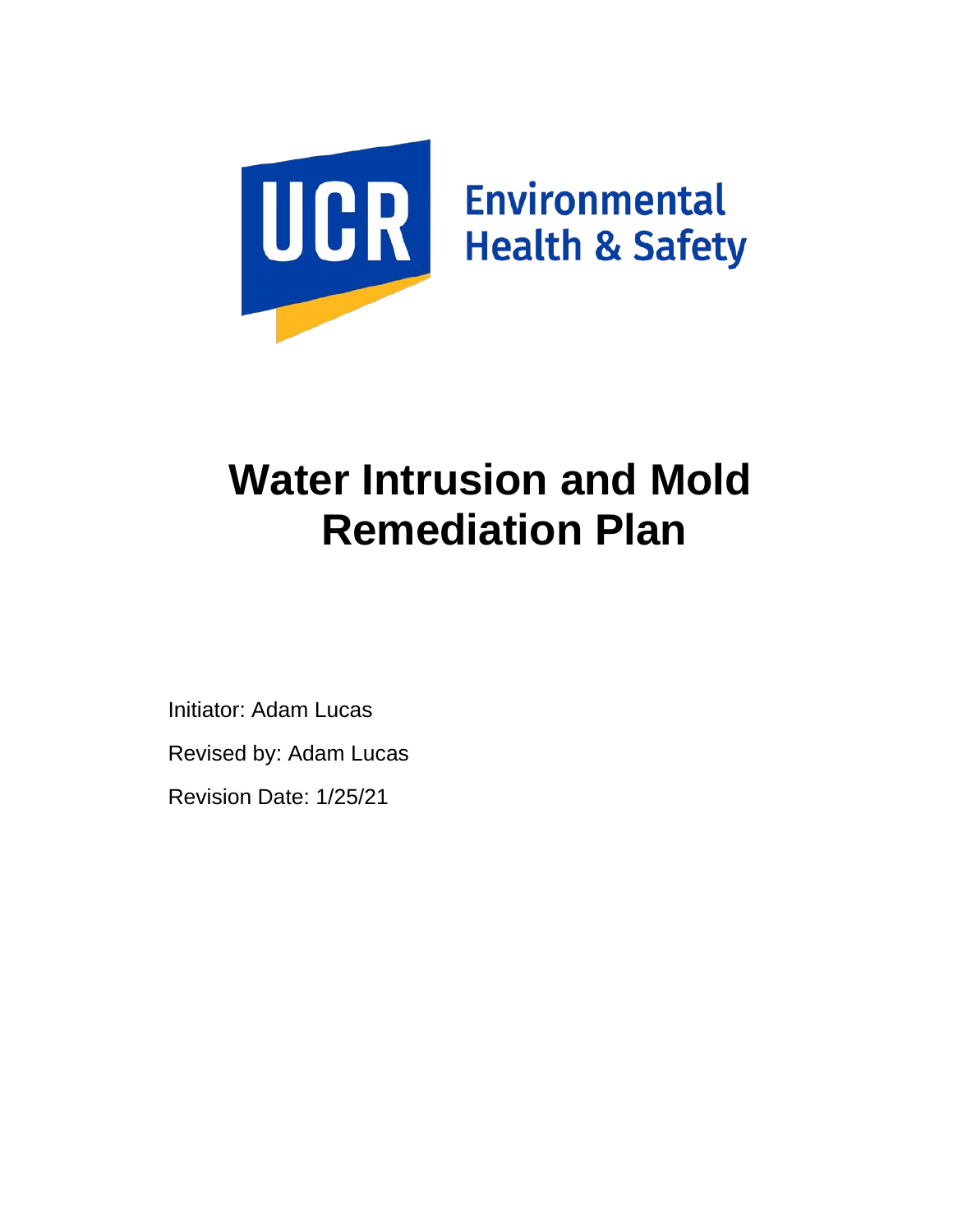# **Table of Contents**

- 1. [Program Description](#page-2-0)
- 2. [Scope](#page-2-1)
- 3. [Definitions](#page-2-2)
- 4. [Responsibilities](#page-9-0)
- 5. [Program Components](#page-13-0)
- 6. [Reporting Requirements](#page-26-0)
- 7. Training Requirements [and Competency Assessment](#page-26-1)
- 8. [Information and External References](#page-27-0)
- 9. [Appendices](#page-27-1)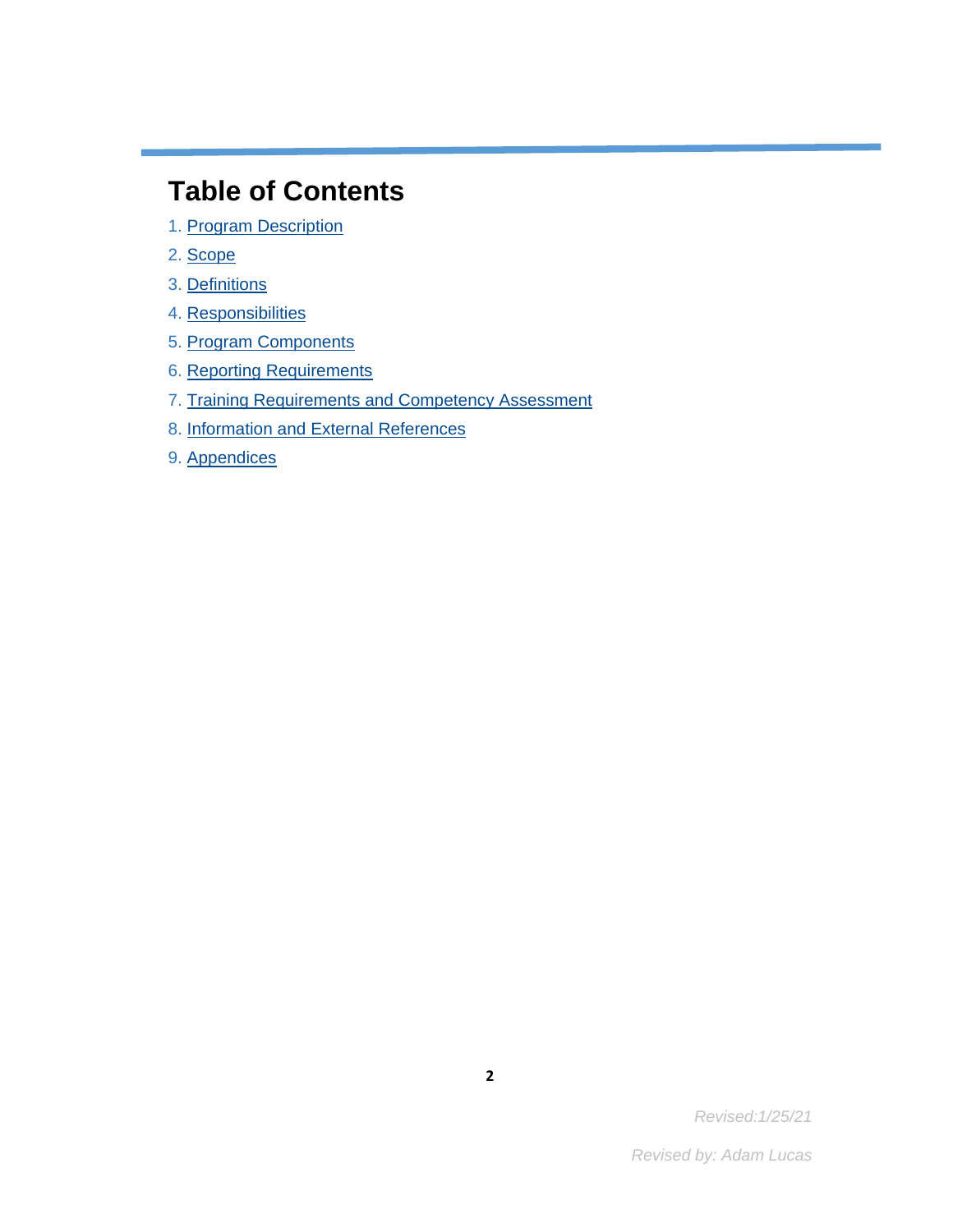#### <span id="page-2-0"></span>**1. Program Description**

The purpose of this program is to specify UCR water intrusion response procedures and guidelines for water damage and mold restoration in order to minimize bacterial and fungal growth after a water infiltration event occurs.

#### <span id="page-2-1"></span>**2. Scope**

This document applies to all situations where a water intrusion event has occurred. The event may impact various building materials such as, but not limited to, flooring materials, framing network, wallboard, insulation, and ceiling components. The event may also impact documents, office and research equipment and other pieces of University property.

These procedures and guidelines in this plan have been established not only to ensure Faculty, Staff, and Student safety on campus but also to promote the preservation, replacement and/or repair of University property according to standards and recommendations contained in the Institute of Inspection Cleaning and Restoration Certification (IICRC) S500-S520 Standards and Reference Guides for Professional Water Damage Restoration and Mold Remediation.

#### <span id="page-2-2"></span>**3. Definitions**

**Abatement Project Notification Form:** Electronic form located on the UCR EH&S website that is to be completed and submitted to EH&S prior to performing any mold abatement or hazardous materials work activity on the UCR campus or UCR satellite locations. This form can be found at the following link:<https://ehs.ucr.edu/safety>

**Adenosine triphosphate (ATP)** - The use of ATP as an indicator of cleanliness is a widely recognized practice. When ATP (the energy molecule found in all living cells) is present on a surface, organic residue, in the form of food or other cellular material, must be present. The presence of these organic residues creates a breeding ground for microbes.

**ATP Luminometer -** To measure the ATP involves a sample being taken using a surface swab or water sampling device. The test is activated, leading to a bioluminescence (emitting light) reaction taking place. The light produced by the test is measured in the luminometer and converted into Relative Light Units (RLU) for easy interpretation. The greater the RLU the ATP present therefore potential contamination risk. By setting Pass, Caution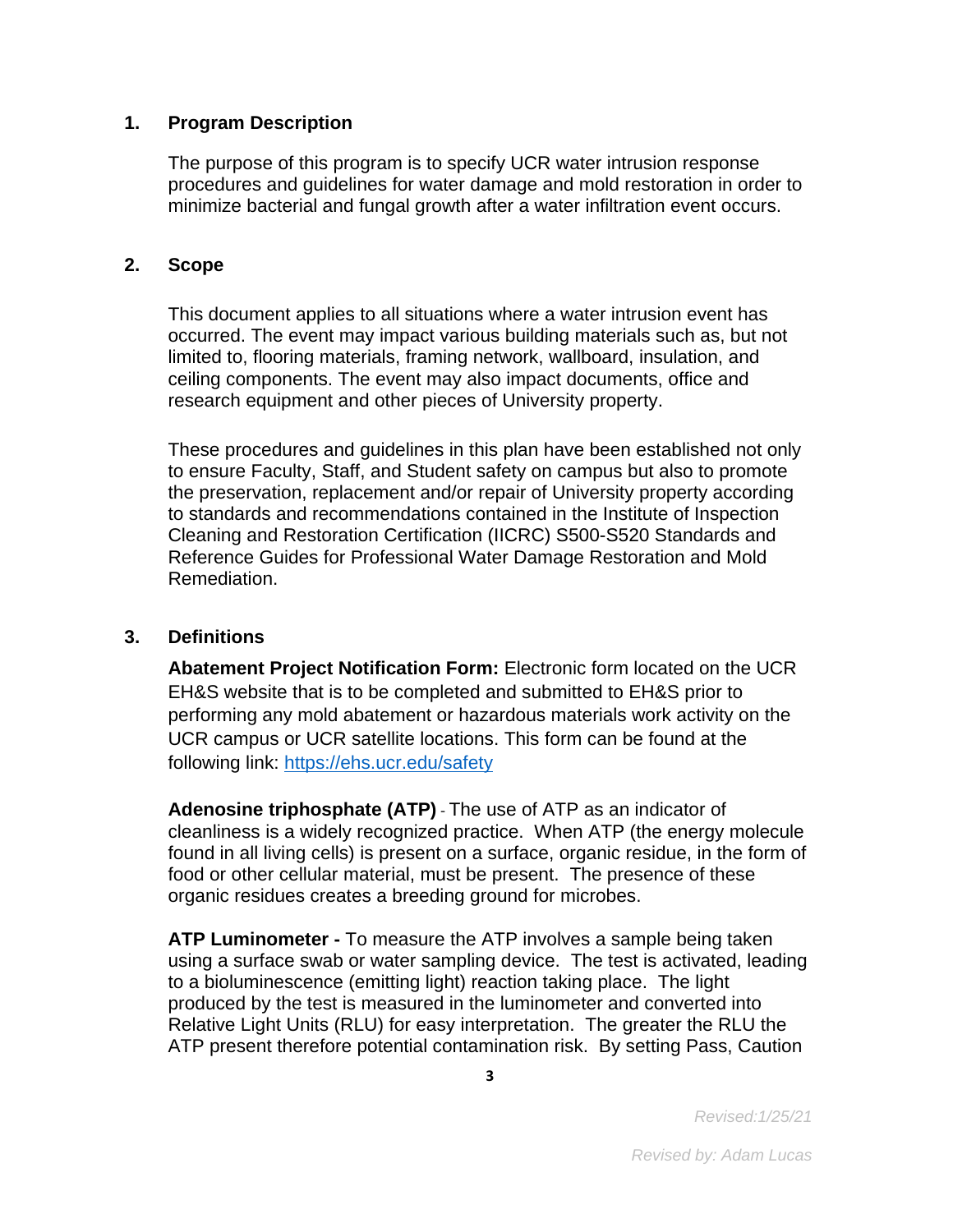and Fail limits for each critical control point, the user can then immediately determine if the point tested is clean or further re-cleaning is needed.

**Bacteria -** Bacteria are single-celled microorganisms that are ubiquitous in the environment. Under optimal conditions (i.e. temperature, moisture, available nutrients), bacteria can grow and divide extremely rapidly, and bacterial populations can double as quickly as every 9.8 minutes. The vast majority of bacteria are harmless due to the protective effects of our immune systems; however, a few pathogenic species of bacteria have commonly been found in buildings contaminated by Category 3 (sewage) water intrusions. These bacteria include species of coliforms, streptococci, clostridia, lactobacilli, micrococci, Proteus, and Pseudomonas, and are the causative agents of diseases such as: gastroenteritis, typhoid, cholera and food borne illness.

**Biocides -** Biocides are substances that can destroy living organisms. One of the best biocides to kill mold and bacteria is Sodium Hypochlorite (bleach). Quaternary Ammonium Chloride is another widely used biocide to control microorganism amplification. If biocides are used, always ventilate the area and exhaust the air to the outdoors. Never mix bleach with other cleaning solutions or with detergents that contain ammonia because hazardous gases could be produced. Always ensure that biocides used at UCR are EPA approved and used in accordance with EPA label requirements.

**Category 1 Water** - Water originating from a source that does not pose substantial harm to humans. Category 1 water is also referred to as "clean water."

Examples of clean water sources may include, but are not necessarily limited to the following:

- Broken domestic water supply lines;
- Tub or sink overflows with no contaminants;
- Appliance malfunctions involving domestic water supply lines;
- Melting ice or snow;
- Falling rainwater; and
- Broken toilet tanks and toilet bowls that do not contain contaminants or additives.

Clean water that has contact with structural surfaces and content materials may deteriorate in cleanliness as it dissolves or mixes with soils and other contaminants, and as time elapses.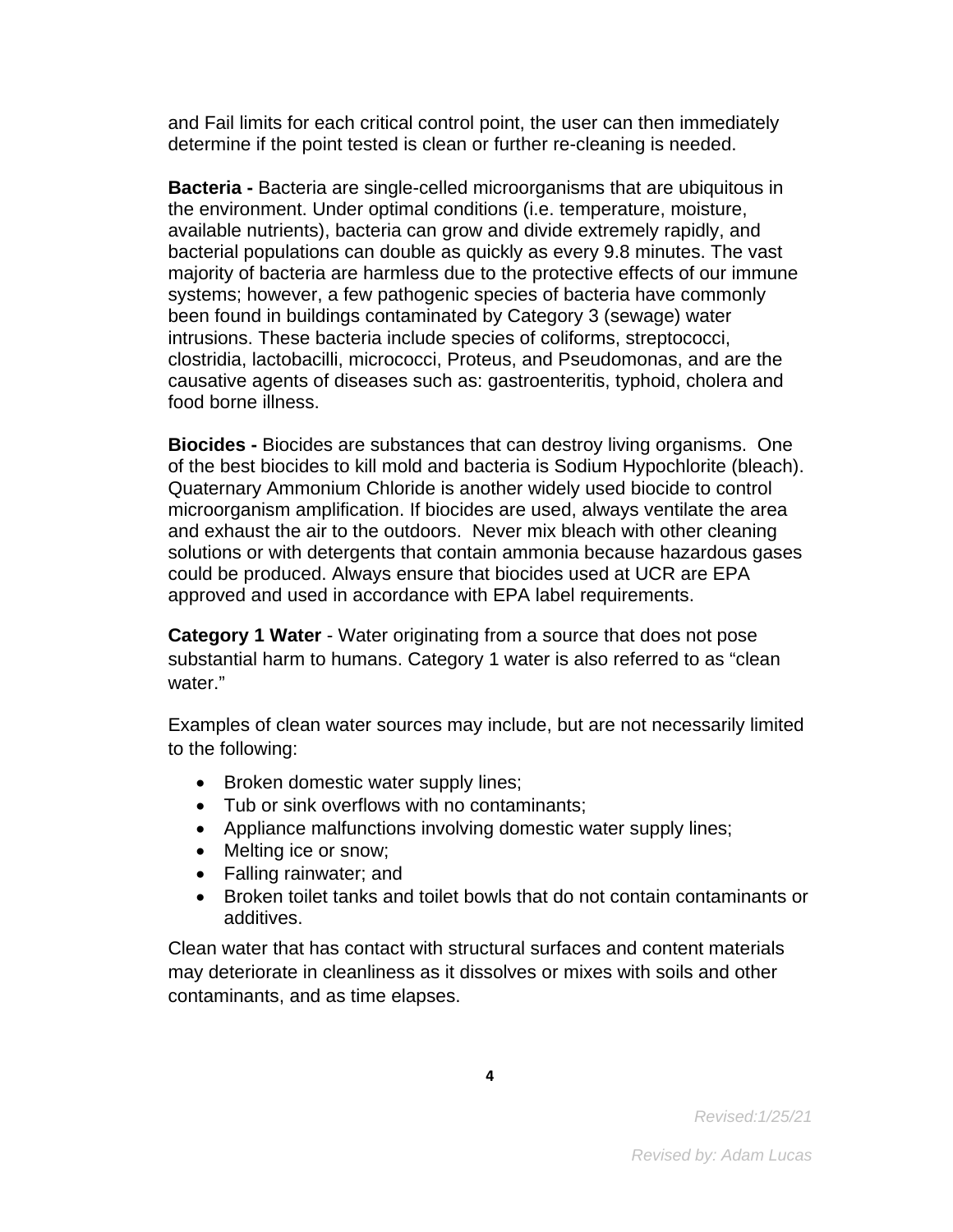**Category 2 Water** *-* Water containing a significant degree of chemical, biological and/or physical contamination and having the potential to cause discomfort or sickness if consumed by or exposed to humans. Category 2 water is also referred to as "gray water." Gray water carries microorganisms and nutrients for microorganisms.

Examples of gray water sources may include, but are not necessarily limited to the following:

- Discharge from dishwashers or washing machines;
- Overflows from toilet bowls with some urine (no feces)
- Sump pump failures;
- Seepage due to hydrostatic pressure;
- Chilled and condensate water; and
- Fire Protection Sprinkler Water.

Gray water may contain chemicals, bio contaminants (fungal, bacterial, viral algae) and other forms of contamination including physical hazards.

Time and temperature aggravate category 2 water contamination levels significantly. Gray water in flooded structures that remains untreated for longer than 48 hours may change to category 3 – black water.

**Category 3 Water** - Grossly unsanitary water containing pathogenic agents, arising from sewage or other contaminated water sources and having the likelihood of causing discomfort or sickness if consumed or exposed to humans. Black water includes sewage and other contaminated water sources entering or affecting the indoor environment. Category 2 water that is not removed promptly from the structure may be reclassified as category 3 water. Toilet back flows that originated beyond the toilet trap are considered black water contamination, regardless of visible content or color.

Category 3 water includes, but is not necessarily limited to all forms of flooding from:

- Ground surface water; and
- Rising water from rivers or streams.

Such water sources carry silt and organic matter into structures and create black water conditions.

**Clearance** - Is a status indicated by EH&S based on a quantitative measure of the rate at which a substance is removed from a particular site. In most cases the clearance rate is set by regulatory agencies and/or policies and procedures.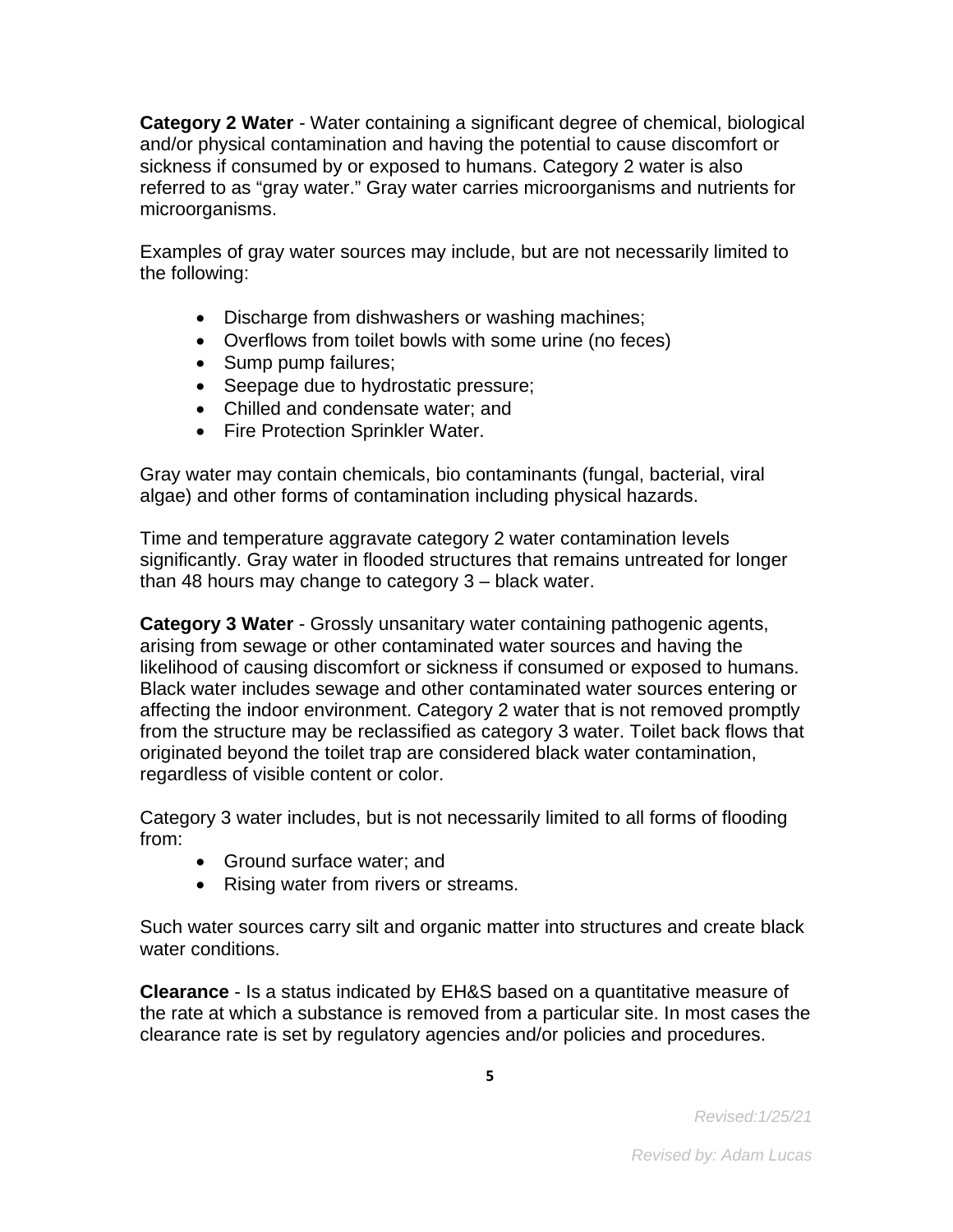**Dehumidification** - Once moisture is evaporated from structural materials and contents into the air, the moisture must be removed from the air through dehumidification, or it must be externally exhausted. Failure to dehumidify may result in substantial secondary damage and present a significant health hazard.

**Disinfectant** - Disinfectant is a product that can be used on non-porous or porous surfaces to kill or inactivate at least 99.9% of pathogenic microorganisms but not their spores.

**Evaporation** - Once excess water is removed, remaining water must be changed from a liquid to a vapor by promoting evaporation. Normally, this is accomplished efficiently with specialized air-moving equipment.

**Excess Water Removal -** Excess water removal is essential as the beginning point of restoration procedures. Removal of excess water may be achieved by physical means such as mopping or soaking up excess moisture from hard surfaces or furnishings. However, water removal usually involves the use of more sophisticated techniques and equipment such as pumps, or specially designed commercial wet vacuuming equipment.

**Floor covering evaluation -** It is recommended that a determination be made as to whether floor covering materials (e.g. carpet, cushion, vinyl, wood, laminates) are salvageable. Considerations may include, but are not necessarily limited to the following:

- Construction integrity; and
- Porosity and potential health effects from contaminants.

Disposition of floor coverings and the ability to salvage them will be determined according to the appended Drying Standards.

**Inspection** - Following the removal of excess water, a detailed inspection must be conducted that considers the extent of water migration, the types and quantities of affected materials and the degree of apparent damage. The information obtained may be used to analyze the extent of damage and to determine the job scope. Professional testing equipment and the principals of psychrometry must be used to formulate a plan to dry and restore, or replace both structural materials and contents. A comprehensive inspection may include, but is not necessarily limited to, the following:

- Identifying and evaluating health and safety hazards;
- Determining the source of water;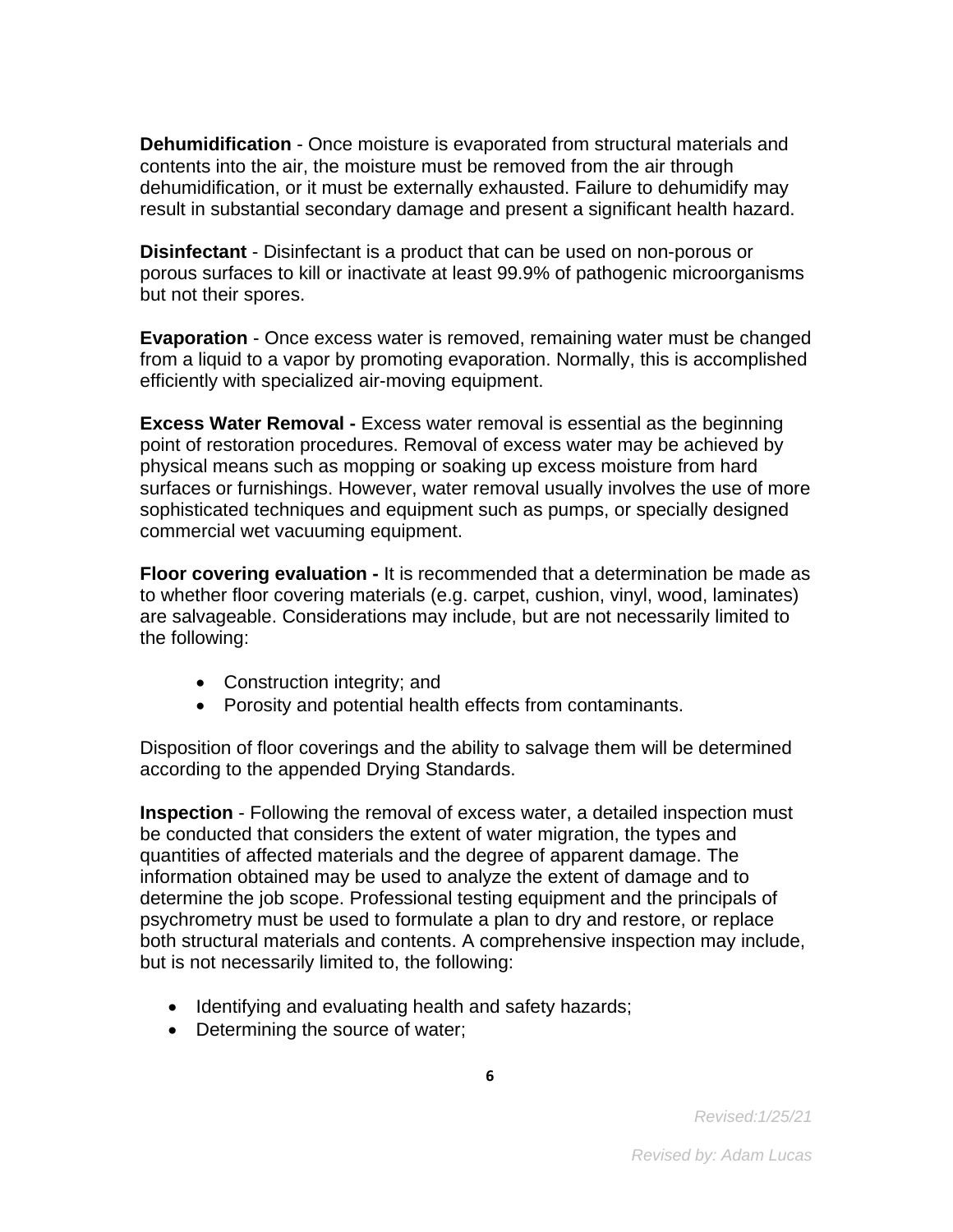- Determining the need to protect floor covering materials and contents;
- Determining the extent of moisture intrusion;
- Determining the job scope;
- Evaluating flooring materials;
- Evaluating inventories and/or contents items;
- Evaluating the HVAC system if affected;
- Assess other structural materials (walls, ceilings, etc.);
- Documenting preexisting conditions not related to the current loss (wear, urine contamination, delamination, etc.); and
- Establishing drying goals.
- Contamination;

**Moisture Meter –** An instrument that measures the moisture content (MC) in a variety of building materials.

**Mold** - Mold is a term used to designate a variety of organisms that may be found both indoors and outdoors. They are part of the natural environment and play an important role by breaking down and digesting organic material. Also called fungi or mildew, mold is part of the kingdom Fungi.

Mold can multiply by producing microscopic spores (2 - 100 microns in diameter). The number of mold spores suspended in indoor and outdoor air fluctuates from season to season, day to day, and hour to hour.

In order to grow indoors, mold needs the following three ingredients:

- a. **Moisture**: Common sources of water or moisture include roof leaks, condensation due to high humidity, leaks in plumbing fixtures, humidification systems, sprinkler systems, and floods.
- *b.* **Nutrients**: Common sources are wood, plants, soil, drywall paper and carpets
- c. **Temperature**: Often, more than one type of mold can be found growing in the same area, although conditions such as moisture, light, and temperature may favor one species of mold over another.

When mold grows indoors, the occupants of a building may begin to report odors and a variety of symptoms including headaches, difficulty breathing, skin irritation, allergic reactions and aggravated asthma symptoms. It is important to note that all of these symptoms may be caused by other exposures or conditions unrelated to mold growth. Therefore, it is important not to assume that mold is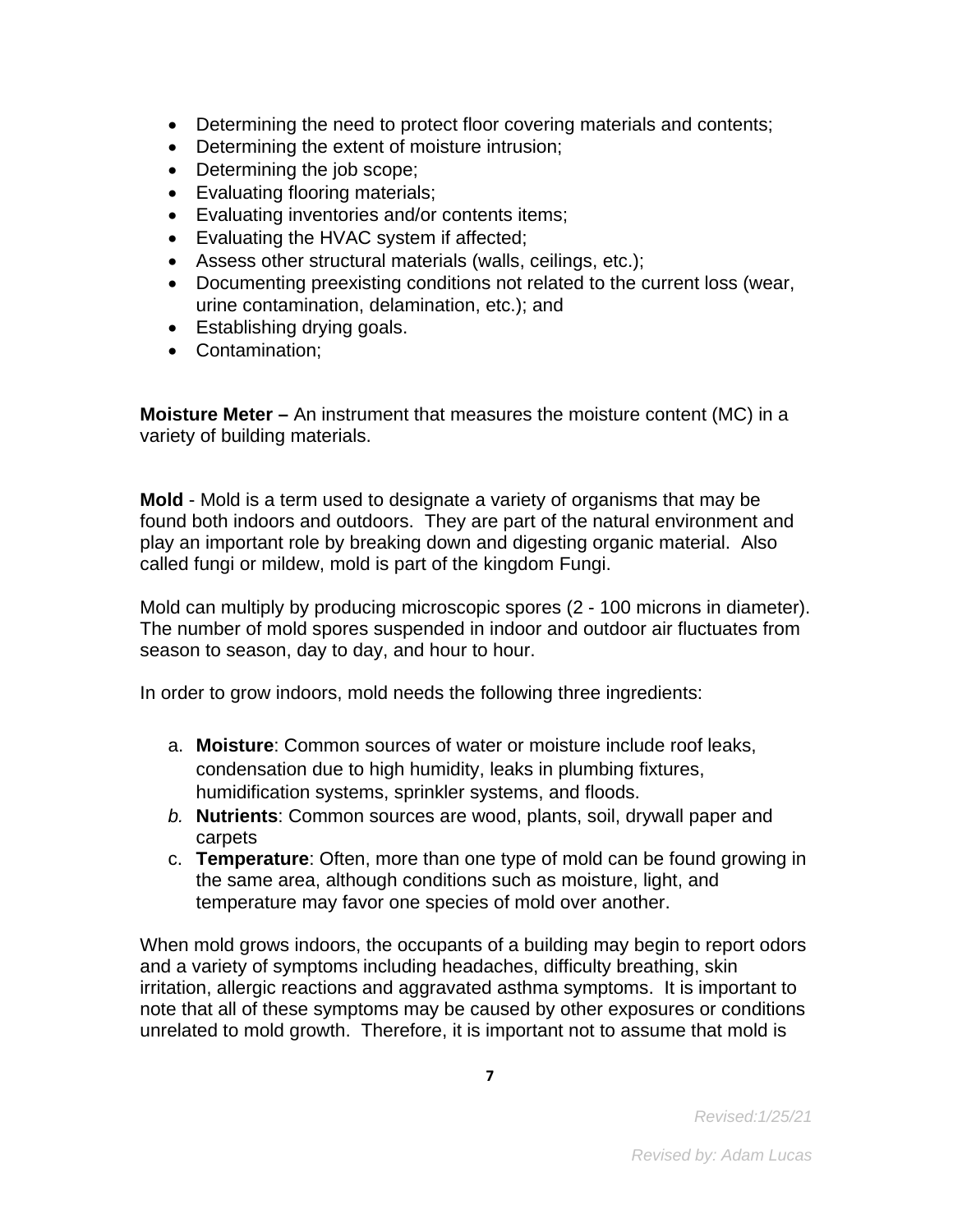the cause of all these symptoms and ensure that the area is evaluated by EH&S to determine causal factors.

**Mold Amplification** - Is rapid fungal growth under optimum conditions (i.e., amount of free water available to mold spores for growth on a substrate) that results from the increased water activity (>24 hrs) and follows water infiltration.

**Mold Awareness Training** – Individuals that may come in contact with mold or that may perform small scale mold remediation (30 sq. ft. or less) or small-scale category 1 or 2 water intrusion remediation (scope defined by EH&S) shall, at minimum, participate in mold awareness training. This training is provided online by the UC Learning center (course code: RI-ESTOP0113) and provides the learner with the basic understanding of mold awareness in the workplace - how mold grows and spreads, how to recognize mold, the routes of human exposure to mold, associated health effects from mold exposure, and methods of mold prevention and clean up.

**Mold Remediation/Abatement** - Mold remediation includes both finding and eliminating conditions allowing mold growth. Also includes steps to safely remove mold and water damaged materials.

**Monitoring -** The damaged structure must be monitored starting with the initial assessment and evaluation, and continuing throughout the restoration process. Monitoring procedures may include, but are not limited to the following:

- Temperature and humidity readings;
- Updating drying progress status;
- Checking the moisture content of structural wood and other materials with a moisture meter.

When applicable, monitoring also must include checking equipment operation, work progress and indoor environment quality. Drying Standards have been developed and are presented as an appendix.

**Personal Protection** - Persons working in or around contaminated water during decontamination, cleaning, restoration, and biocide application must be equipped with the proper personal protective equipment (PPE) including but not necessarily limited to the following:

- Rubber gloves
- Eye protection
- Protective suit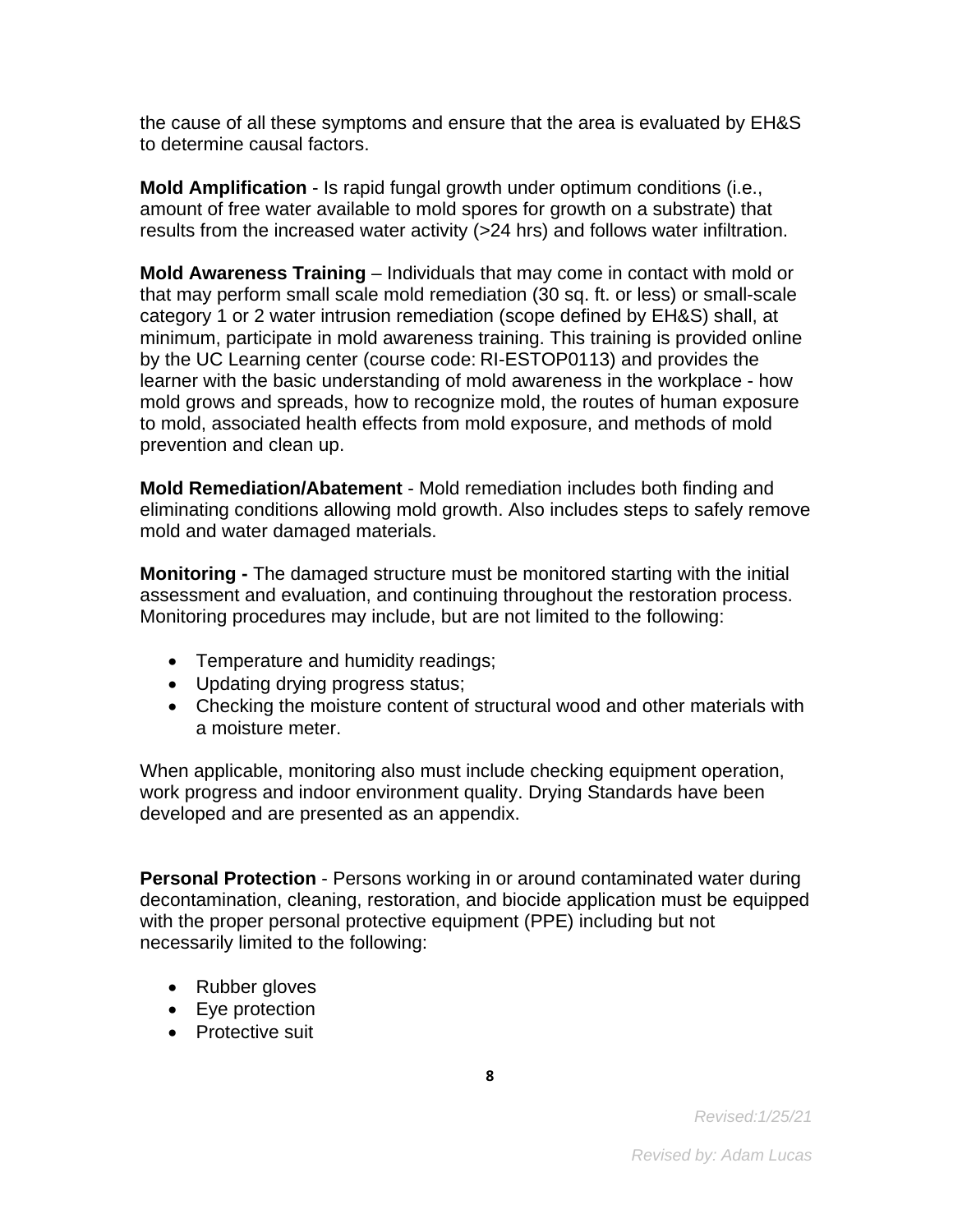• Rubber boots

An evaluation must be made to determine the necessity for respiratory protection. In the case of overhead hazards or contamination, hard hats must also be worn.

**Pre-Renovation/Demolition Hazardous Materials Building Survey Request Form**: Electronic form located on the UCR EH&S website that is to be completed and submitted to EH&S prior to performing any construction, demolition or renovation activities on the UCR campus or UCR satellite locations. This form can be found at the following link:<https://ehs.ucr.edu/safety>

**Remediation Contractor** – A water damage or hazardous materials specialist contracted by UCR to set up containment around impacted areas, remove excess water and/or damaged building materials, make any necessary repairs, and ensure that impacted areas are cleaned and sanitized. These specialists should be trained and certified appropriately. At a minimum, they should be IICRC certified Water- Damage Restoration Technicians (WRT). If working with asbestos or lead materials, they must be trained and certified in accordance with DOSH or CDPH requirements, as defined in the [UCR Asbestos Management](https://ehs.ucr.edu/safety)  [Plan](https://ehs.ucr.edu/safety) and [UCR Lead Compliance Plan.](https://ehs.ucr.edu/safety)

**Sampling -** In general, the EPA does not recommend sampling unless an occupant of the space is symptomatic. When sampling is necessary it should be performed by a trained professional who has specific experience in designing mold-sampling protocols, sampling methods, and the interpretation of findings.

Three types of sampling include but are not limited to:

- a. **Water Sampling**: If Category 2 or Category 3 water us suspected, water samples may be collected and analyzed for bio-contaminants such as total coliform, fecal coliform, and e-coli.
- b. **Air sampling**: the most common form of sampling to assess the level of mold. Sampling of the inside and outdoor air is conducted and the results of the level of mold spores inside the premises and outside are compared. Often, air sampling will provide positive identification of the existence of non-visible mold.
- c. **Surface samples**: sampling the amount of mold spores deposited on indoor surfaces. (i.e. swab, tape and dust samples)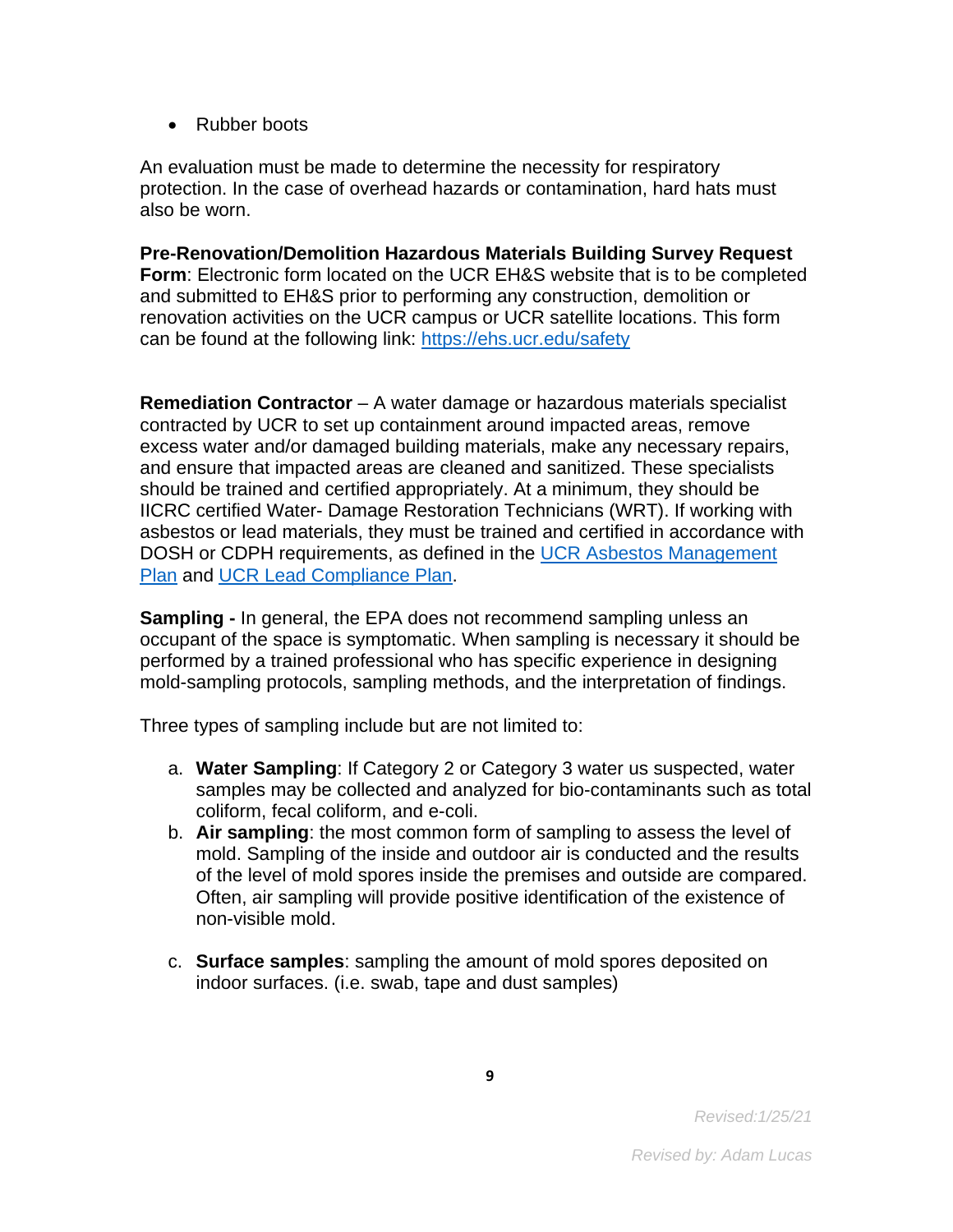d. **Bulk samples**: the removal of materials from the contaminated area to identify and determine the concentration of mold in the sample.

**Structural Materials** - Throughout the restoration process, it is highly recommended that effort is directed toward anticipating secondary damage and attending to other structural components that may require drying, or demolition and replacement. This is especially important if water remains in contact with building materials longer than 24 hours, such as water on flooring in contact with gypsum board. These components may include, but are not necessarily limited to the following:

- Ceilings
- Walls
- Built-in furnishings and fixtures
- Insulation
- Structural wood

**Temperature Control** - Both evaporation and dehumidification are greatly enhanced by controlling the temperature in a confined environment. Additionally, microorganisms' growth is temperature related. Thus, temperature modification and control are an important basic principle for safe, effective drying.

**Water Damage and Mold Remediation Technician Training -** Individuals performing category 3 water (black water) damage restoration and mold remediation on areas greater than 30 square feet must be trained in risks of exposure and procedures for safe cleanup of these materials. It is recommended that category 2 and 3 water damage restoration and large-scale mold remediation be accomplished by IICRC certified Water- Damage Restoration Technicians (WRT), or those with similar training.

**Water Intrusion** - Shall be defined as any water-based liquid that is released in such a manner that it has absorbed into any building components. The components may include carpet, wood, drywall wall, ceiling tiles, or any porous materials that absorb and hold moisture. The water-based liquids shall include but is not limited to potable water, domestic hot water, reheat water, steam, steam condensation, sewage and rainwater. Liquid substances that may be classified as biological hazard shall be treated as a hazardous waste.

#### <span id="page-9-0"></span>**4. Responsibilities**

# **4.1 Environmental Health and Safety (EH&S):**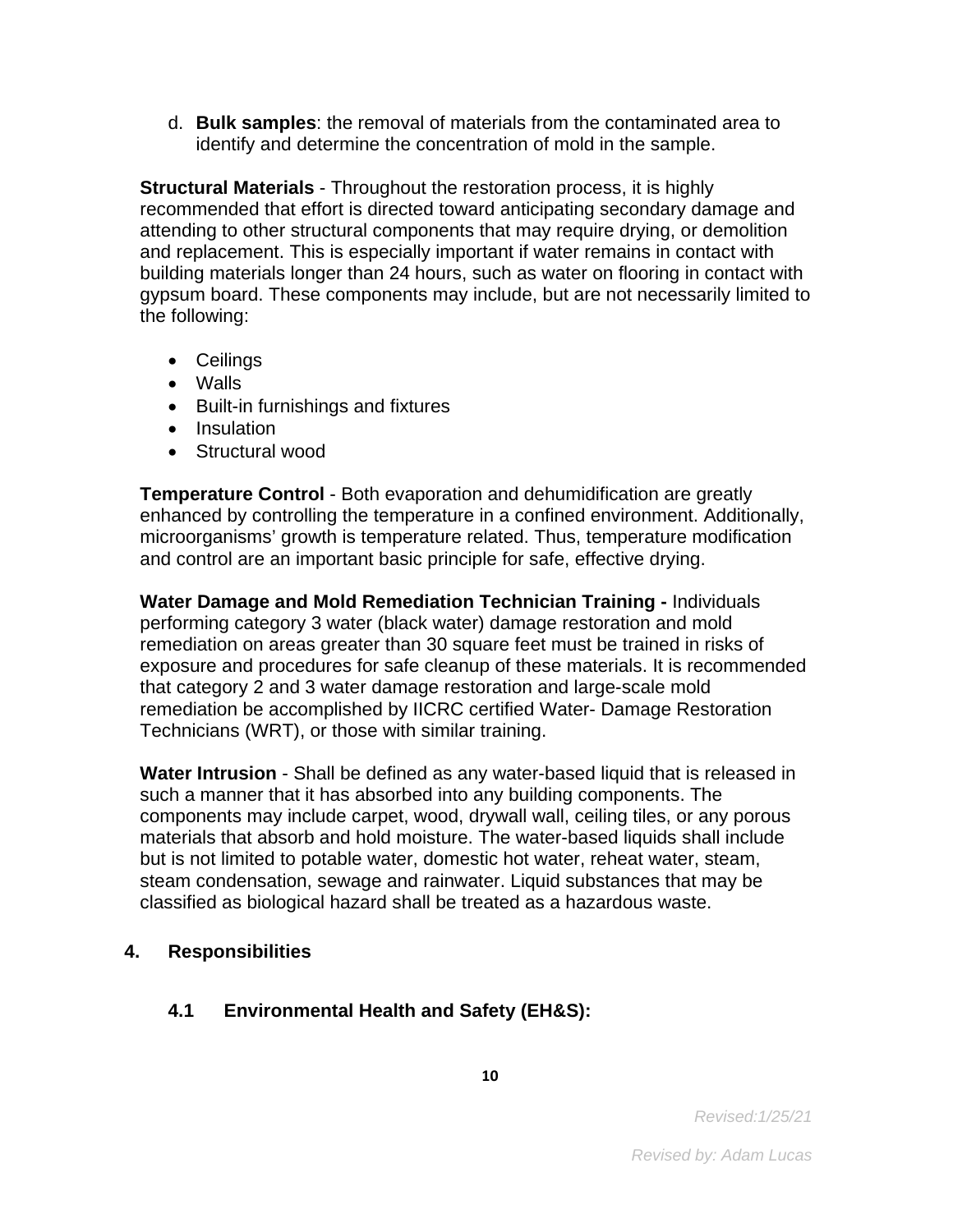- Shall develop and implement this policy and revise as necessary;
- Shall ensure that University policies are enforced and safe work practices are used;
- Shall respond to health concerns by investigating buildings and recommending remedial action;
- Provide guidance on PPE selection for remediation operations;
- Shall asses if any life safety features are impacted from water intrusions;
- Shall determine water category and relay information to Facilities services or appropriate entity (i.e. category 1, 2 or 3);
- Shall advise whether to remove, discard and/or sanitize building materials and property according to EH&S [drying and](#page-13-0)  [remediation criteria](#page-13-0) and provide remediation plans;
- Shall assess contaminated areas for hazardous atmosphere, flammables, corrosives, toxics, water reactive chemicals, asbestos, lead, radioactive materials, and other hazards before remediation and disposal activities begin;
- Shall perform mold and bacteria risk assessment of impacted areas, as needed;
- Shall supervise remediation and disposal activities according to Federal, State, and local regulations and institutional policies & procedures;
- Shall provide final visual assessment, clearances and reports, as necessary;
- Shall provide information pertaining to hazardous building materials, such as asbestos and lead, prior to remediation or building material disturbance.
- Shall partner with Facilities Services and/or PD&C on occupant notifications as necessary;
- Shall provide technical support to departments and employees when questions or concerns arise with regards to this policy;
- Shall review all *[Pre-Renovation/Demolition Hazardous Materials](#page-2-2)  [Building Survey Requests](#page-2-2)* submitted to EH&S for the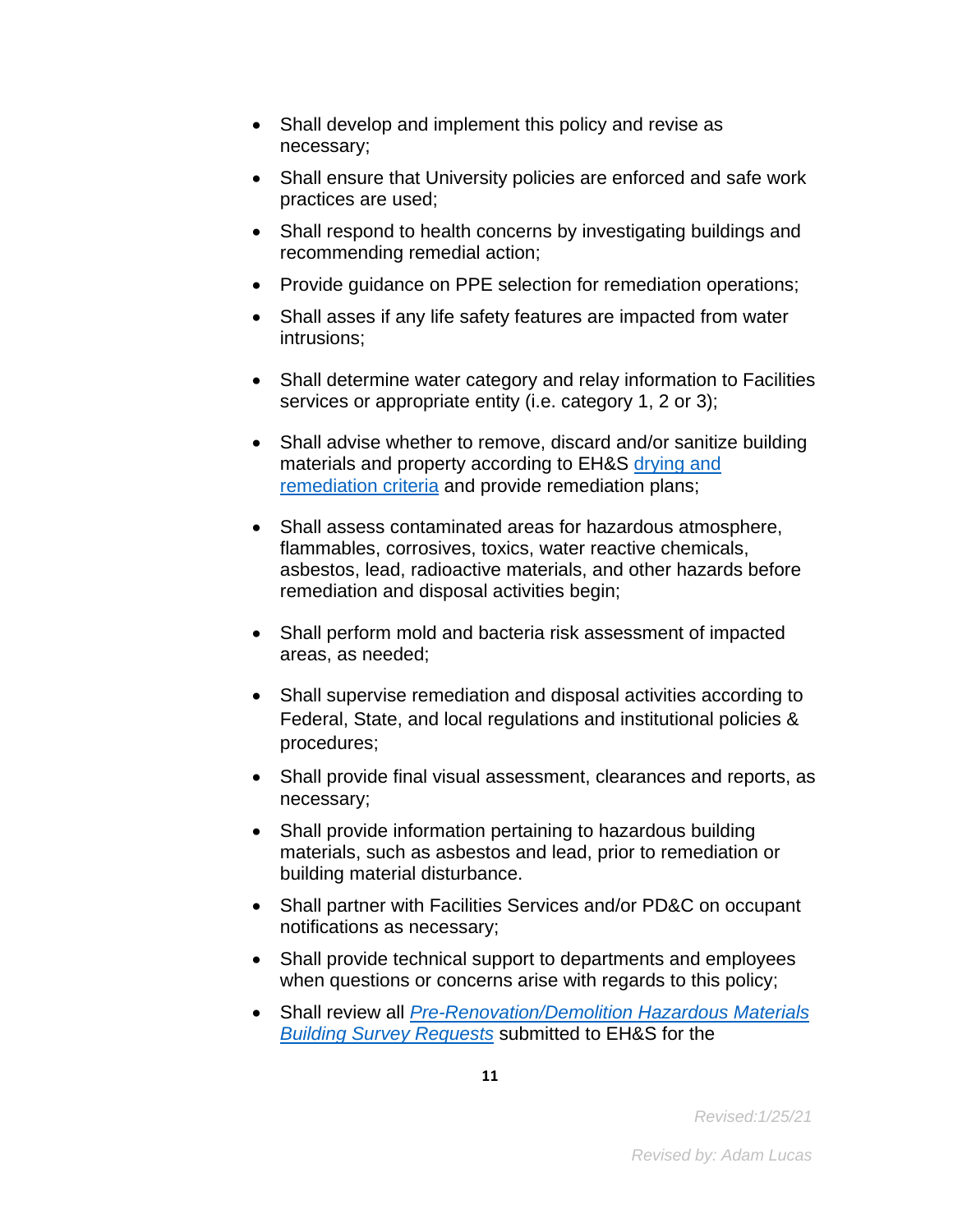assessment of mold and other hazardous containing materials; and

• Shall review all *[Abatement Project Notification Forms](#page-2-2)* submitted to EH&S prior to the start of any construction/abatement of mold containing materials.

# **4.2 UC Riverside Employees:**

- Shall comply with this program and any further safety recommendations initialized by the supervisor/principal investigator;
- Shall conduct assigned tasks in a safe manner, wear appropriate personal protective equipment (PPE), and only use equipment for which they have been formally trained;
- Shall report any job-related injuries or illnesses, questions on health and safety, or any unsafe or unhealthy working conditions to their supervisor/principal investigator; and
- Shall contact EH&S to evaluate health and safety conditions.

# **4.3 Supervisors/Principal Investigators:**

- Shall comply with this program and advise all employees on any further safety recommendations as applicable;
- Shall report any water intrusion or mold remediation issues to Facilities Services and EH&S;
- Shall report any job-related injuries or illnesses, questions on health and safety, or any unsafe or unhealthy working conditions to EH&S; and
- Shall wear and provide appropriate PPE and equipment necessary in order to conduct remediation activities in a safe manner.

# **4.4 Facilities Services and Project Design and Construction (PD&C):**

- Shall notify EH&S upon discovery of any water intrusion and/or mold, see [Appendix-B EH&S Hazardous Materials Notification](#page-27-1)  [Process;](#page-27-1)
- Shall participate in advanced partnering with EH&S on all water intrusion and mold remediation activities such as: planning,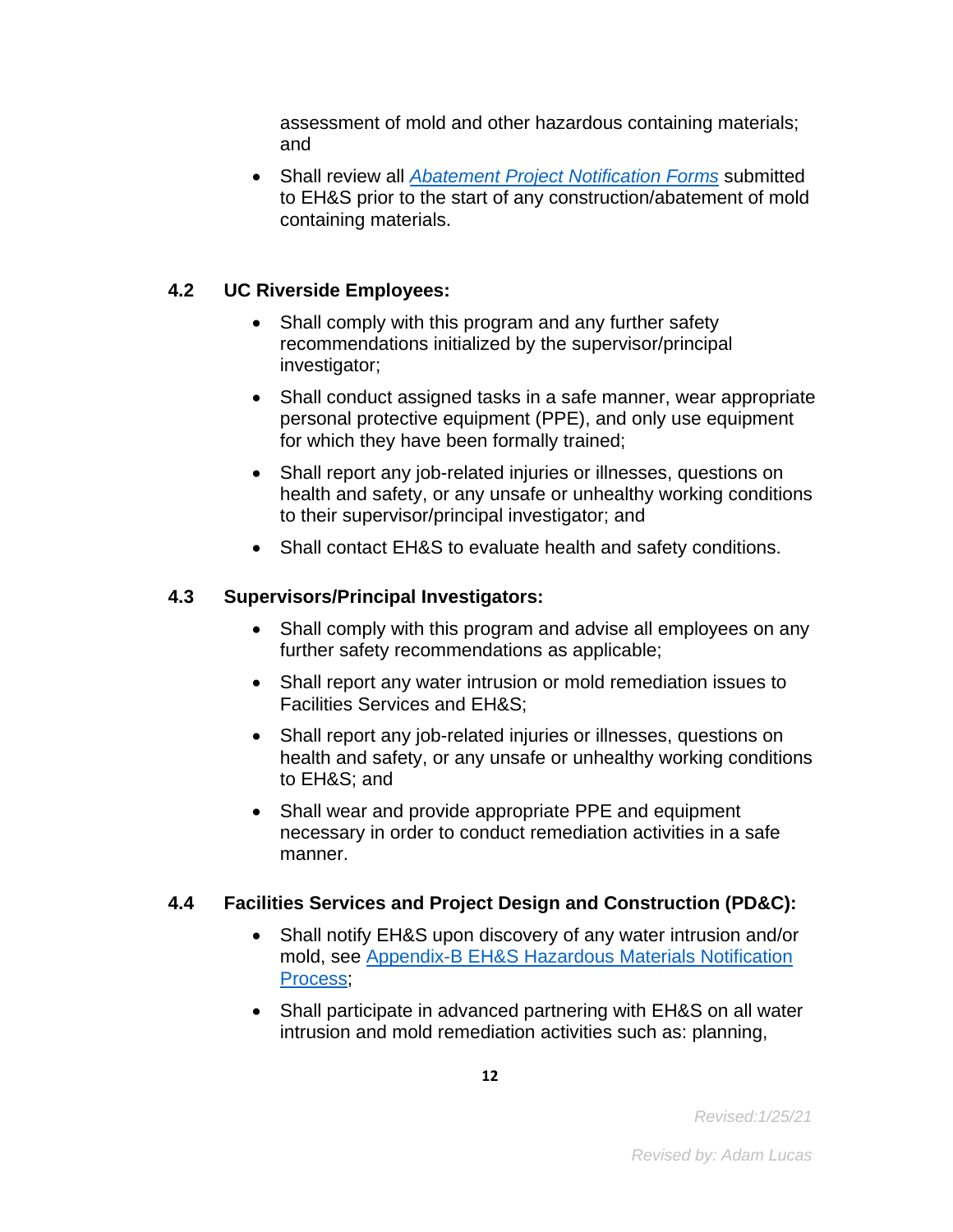scheduling, oversite, inspections, hazard evaluations, remediation, containment set-up, monitoring, clearance sampling, occupant notification, regulatory submittals (if applicable), and coordination with consultants and contractors.

- Shall not disturb any building materials without prior authorization from EH&S or an EH&S representative (approved CAC or CDPH Lead Inspector/ Assessor) that can validate the presence of hazardous materials (i.e. asbestos and/or lead).
- Shall submit a *[Pre-Renovation/Demolition Hazardous Materials](#page-2-2)  [Building Survey Request](#page-2-2) Form* to initiate EH&S assessment of mold or other hazardous containing materials;
- Shall submit an *[Abatement Project Notification Form](#page-2-2)* prior to starting any construction/abatement of mold and/or other hazardous containing materials;
- Shall report any job-related injuries or illnesses, questions on health and safety, or any unsafe or unhealthy working conditions to EH&S;
- Shall ensure that any employees that may come in contact with mold or that may perform small scale mold remediation (30 sq. ft. or less) or small-scale category 1 or 2 water intrusion remediation (scope defined by EH&S) participate in mold awareness training.
- Shall ensure that category 3 water (black water) damage restoration and mold remediation on areas greater than 30 square feet is performed by remediation contractors with IICRC certified Water- Damage Restoration Technician (WRT) or similar training.
- Shall reduce the spread of contamination by performing preliminary liquid and debris removal from affected areas to minimize further impact;
- Shall perform preliminary sanitation in affected areas with EPA approved disinfectant;
- Shall isolate and control the source of water infiltration when necessary;
- Shall notify building occupants prior to remediation activities, in conjunction with EH&S;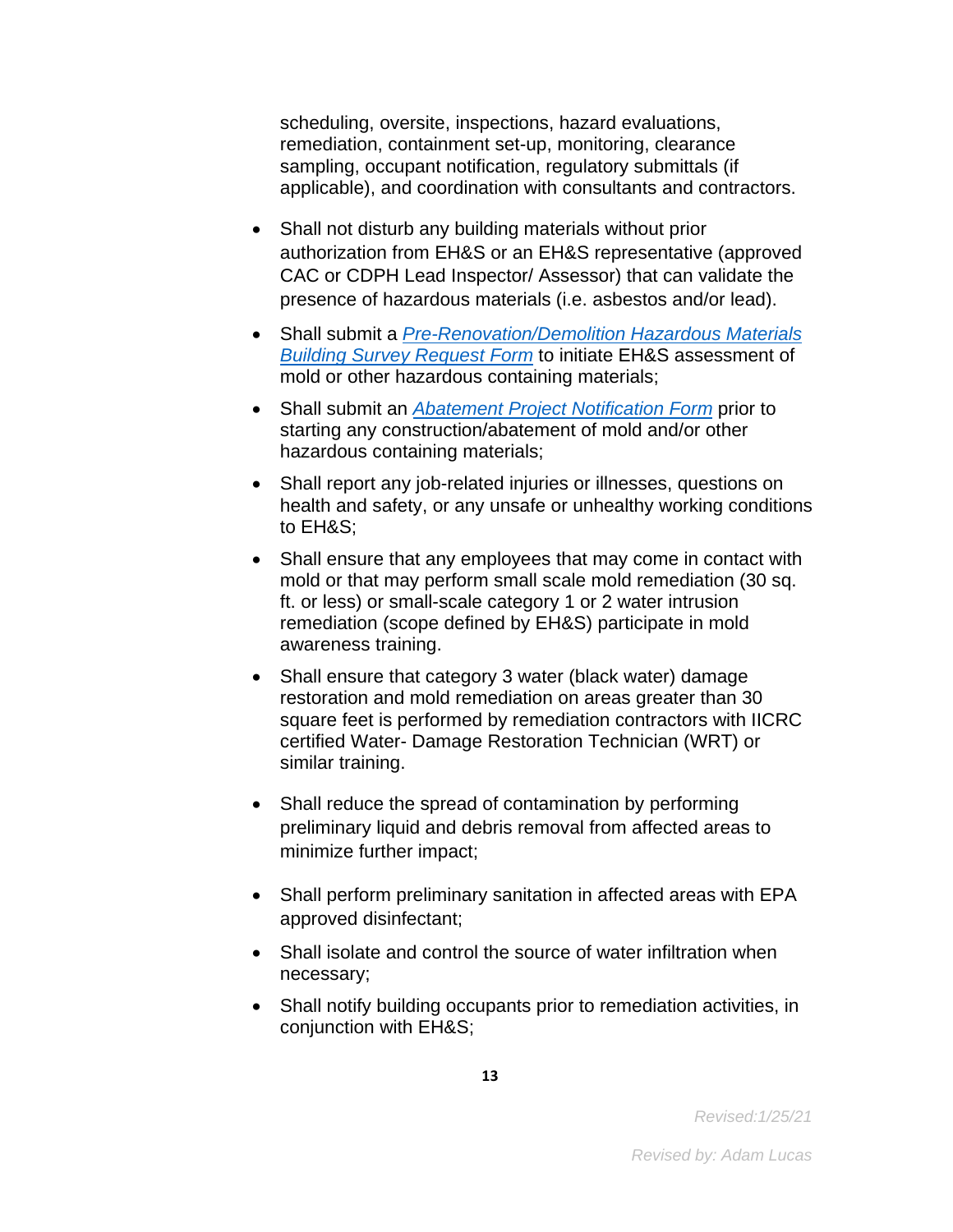- Shall, in conjunction with EH&S, determine if other building systems need to be isolated or protected;
- Shall adhere to electrical & HVAC safety protocol;
- Shall remove, discard and/or sanitize building materials and property in accordance with EH&S [drying and remediation](#page-13-0)  [criteria.](#page-13-0) Examples of impacted materials include:
	- a. Drywall/Plaster
	- b. Carpet
	- c. Ceiling tiles
	- d. Furniture/casework
	- e. Electronics/Appliances
	- f. Files/papers
	- g. Personal items
- Shall provide appropriate PPE and equipment necessary in order for employees to conduct assigned tasks in a safe manner;
- Shall perform remediation activities in accordance with Federal, State, Local regulations and institutional policies & procedures;
- Shall report to EH&S to obtain partial and/or final remediation clearances prior to re-occupancy; and
- Shall dispose of contaminated materials in accordance with EH&S Hazardous Waste protocol and applicable regulations.

# <span id="page-13-0"></span>**5. Program Components**

#### **Water Intrusion Response**

A systematized approach is essential for identifying and remediating water problems in buildings due to floods, roof leaks, potable water leaks, sewage backup, steam leaks and groundwater infiltration. The following procedures should be used for the purposes of responding to unexpected water releases from internal plumbing piping and intrusion into the building from external sources in the amount of 1 gallon of liquid or more. In the event that the water infiltration into buildings will be contaminated with hazardous materials, radioactive substances or any other life-threatening condition, abatement of those substances must occur prior to the water remediation.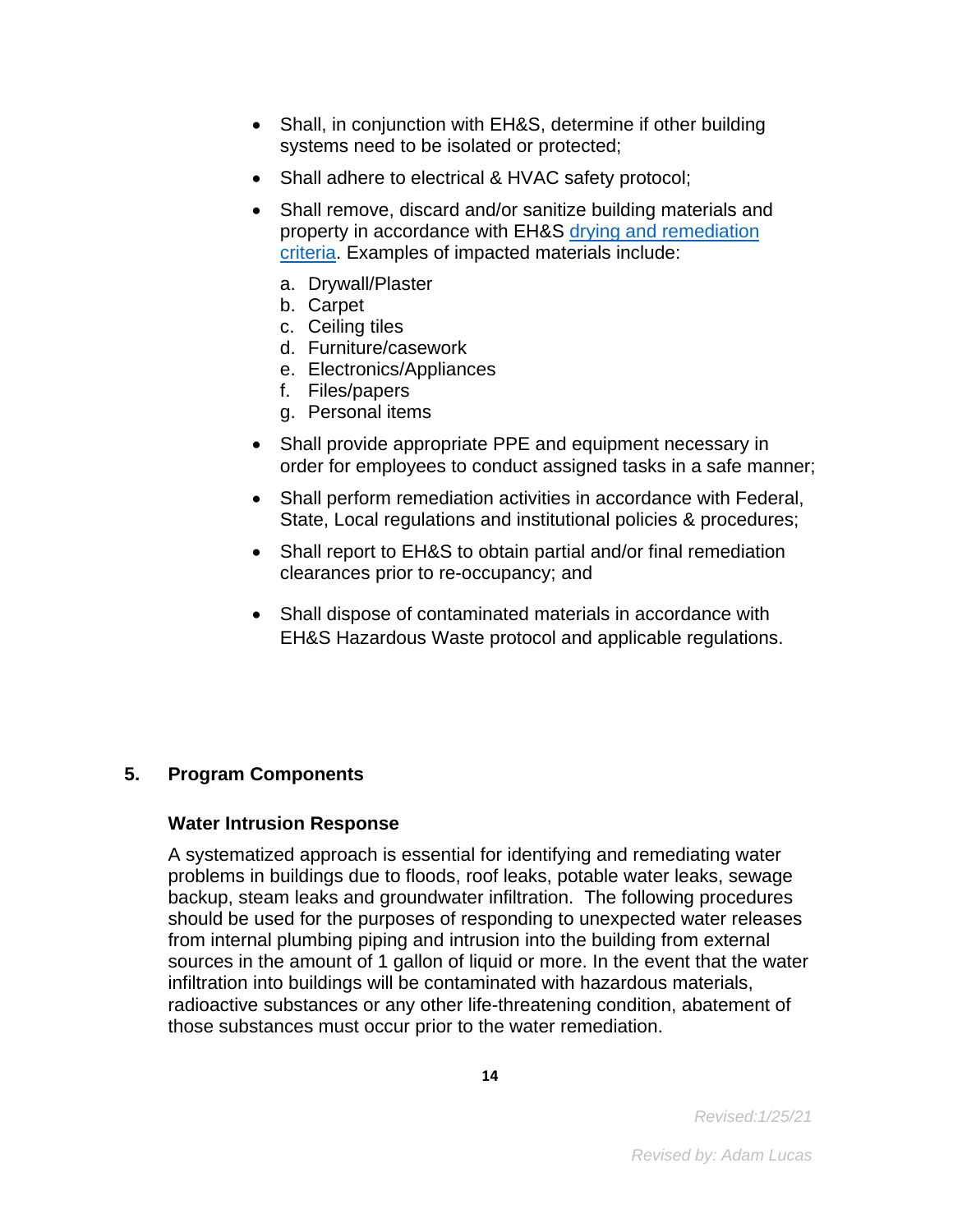# **5.1 Initial Water Intrusion Response**

Any member of the university community who discovers a water intrusion problem or potential water problem, resulting from weather conditions or facilities damage, should follow these procedures:

- 1. Stay out of the area. Do not enter until electrical power has been turned off. There is an extreme danger of electrical shock if the water has contacted any electrical devices.
- 2. Report the leak to Facilities Services at (951) 827-4214 during normal working hours. After business hours, and on weekends and holidays, dial (951) 827-4677. You may also call the UCR Police Department to report emergency situations by calling 911 or (951)827-5222. Describe the nature of the problem.
	- a. Facilities Services or UCR PD Dispatch will ensure that proper response personnel are notified.
- 3. If feasible, prevent entry into the flooded area by unauthorized personnel.
	- a. Upon inspection, UCR PD, EH&S, and Facilities Services may recommend further occupant evacuation
- 4. Facilities Services will respond to the location, isolate, and stop leak.
- 5. Environmental Health & Safety (EH&S) will respond by evaluating[/monitoring](#page-2-2) the extent of the water intrusion, or potential mold growth event, and make recommendations for a safe and appropriate course of action, such as containment and remediation instructions. They may also conduct pre and post water, air, surface, or bulk [sampling](#page-2-2) to determine the effectiveness of the remediation measures.
	- a. See Appendix-A ["EH&S Water Intrusion Procedures"](#page-27-1) for full EH&S water intrusion response guidelines.
- 6. EH&S and Facilities Services will determine if UCR staff can effectively remove the water and dry the area or if an outside [remediation contractor](#page-2-2) needs to be employed for this service. If determined that UCR employees can effectively remove and dry the area, the following general procedures apply (see EH&S drying and remediation criteria below for specific protocol based upon building material) :
	- a. Plastic sheeting and cardboard shall be installed to protect floor coverings and adjacent areas from water that may be transferred from traffic in and out of the impacted zone.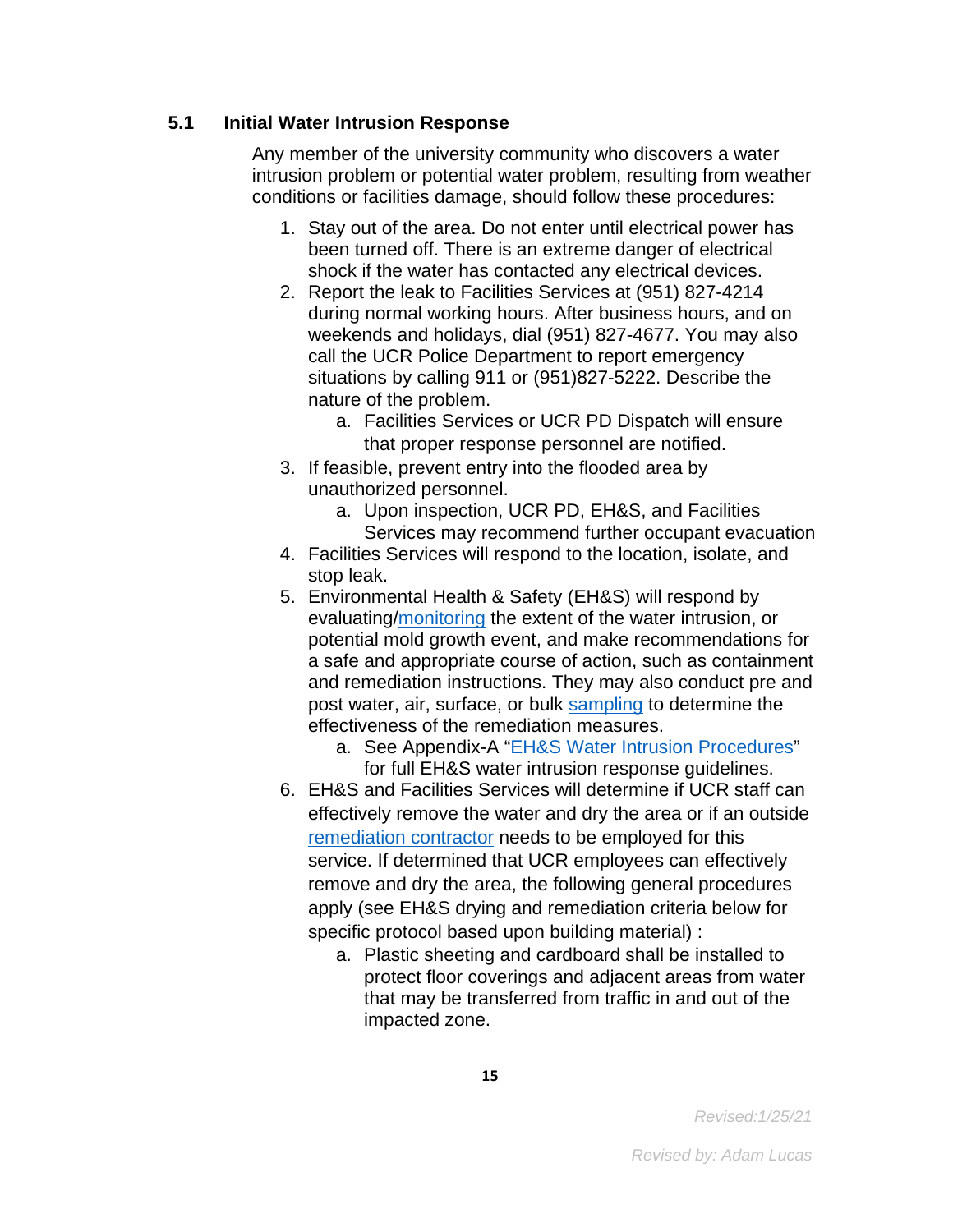- b. All wet materials from the area shall be dried or removed in accordance with EH&S recommendations.
	- i. Building materials shall not be disturbed without prior authorization from EH&S or an EH&S representative (approved CAC or CDPH Lead Inspector/ Assessor) that can validate the presence of hazardous materials (i.e. asbestos and/or lead).
- c. Water from the damaged surfaces should be removed via the use of wet vacuums and floor dryers.
- d. After the majority of water has been removed, increase the room temperature and use commercial dehumidifiers, floor fans, or exhaust fans to aid in drying in the area, in accordance with EH&S recommendations. Use drying methods in conjunction with proper containment with consideration for the direction of airflow (from "clean" to "dirty", not "dirty" to "clean").
- e. After drying is complete, use appropriate detergent or biocide in accordance to the EPA label to thoroughly clean and sanitize impacted materials, in accordance with EH&S recommendations.
- f. If building materials other than carpet have become wet, or if visible mold is observed, contact EH&S for further evaluation and moisture measurements.
- g. EH&S will provide a final evaluation of the area to ensure that it is safe to re-occupancy.
- h. Contact EH&S at (951) 827-5528 for disposal of any impacted building materials and plastic sheeting and cardboard or other materials used during remediation.
- i. Move furniture back into restored area only after all remediation has been completed and EH&S has cleared the space for re-occupancy.
- 7. If a power outage occurs in concurrence with the water intrusion, the following steps should be taken:
	- a. Turn off all light switches The voltage may fluctuate and damage any lights that are on.
	- b. Set all equipment and appliance switches to the OFF position. This is to protect against kicking out the circuit breakers, blowing fuses, or damaging equipment when the full surge or current hits as the power comes back on.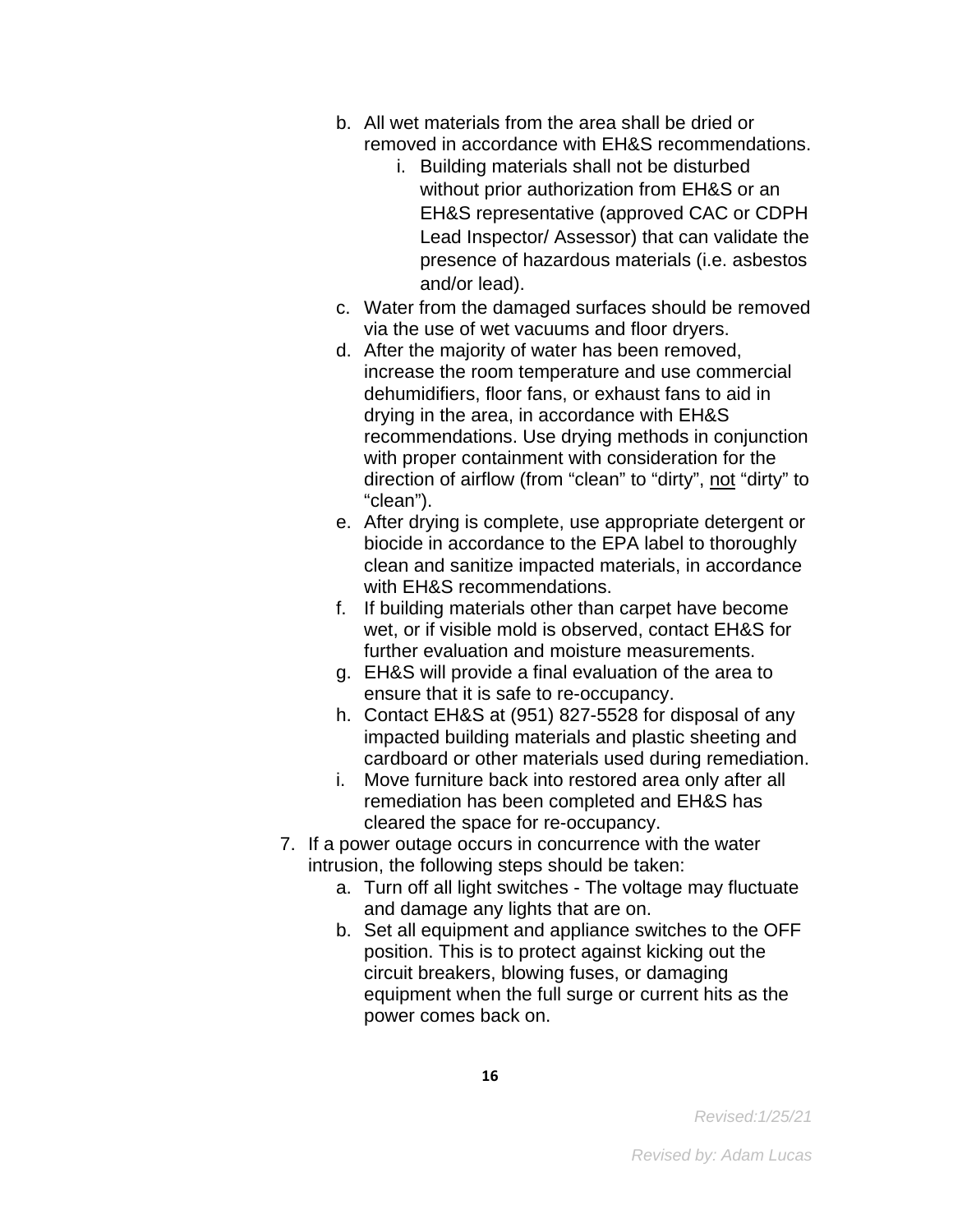- c. Take measures to protect equipment or experiments. Remember that air operated controls and water pressure may be affected.
- d. Increase ventilation by opening windows. If the failure lasts more than a few minutes, it will be necessary to evacuate persons from darkened areas (restroom, stairwells, or other areas with no windows or natural lighting).
- e. To prevent the Facilities Services desk from being overwhelmed with calls, only building administrators should report power outages. Facilities Services may be able to estimate the duration of the power failure.
	- i. Laboratory buildings may have to be evacuated shortly after a power outage to minimize risks to personnel resulting from inoperative fume hoods.
- f. Report all persons trapped in elevators to 911 UCR Police Department.
- g. If it becomes necessary to evacuate the premises during a power outage, be sure to protect all valuables and make sure that all equipment is safe when the power comes back on.
- h. Upon completion of the initial response, report the incident through the [EH&S incident reporting system,](https://ehs.ucr.edu/) located on the UCR EH&S website [\(https://ehs.ucr.edu/\)](https://ehs.ucr.edu/).

# **5.2 EH&S Drying and Remediation Criteria**

The underlying principles for drying building materials during remediation are as follows:

- 1. The ambient conditions must be stabilized and be able to be held at normal room conditions;
- 2. The building materials must be returned to their equilibrium moisture content to prevent the active growth microbial spores; and
- 3. The building materials must be returned to their pre-loss moisture state.

Drying services shall be considered sufficient when the following three conditions have been achieved.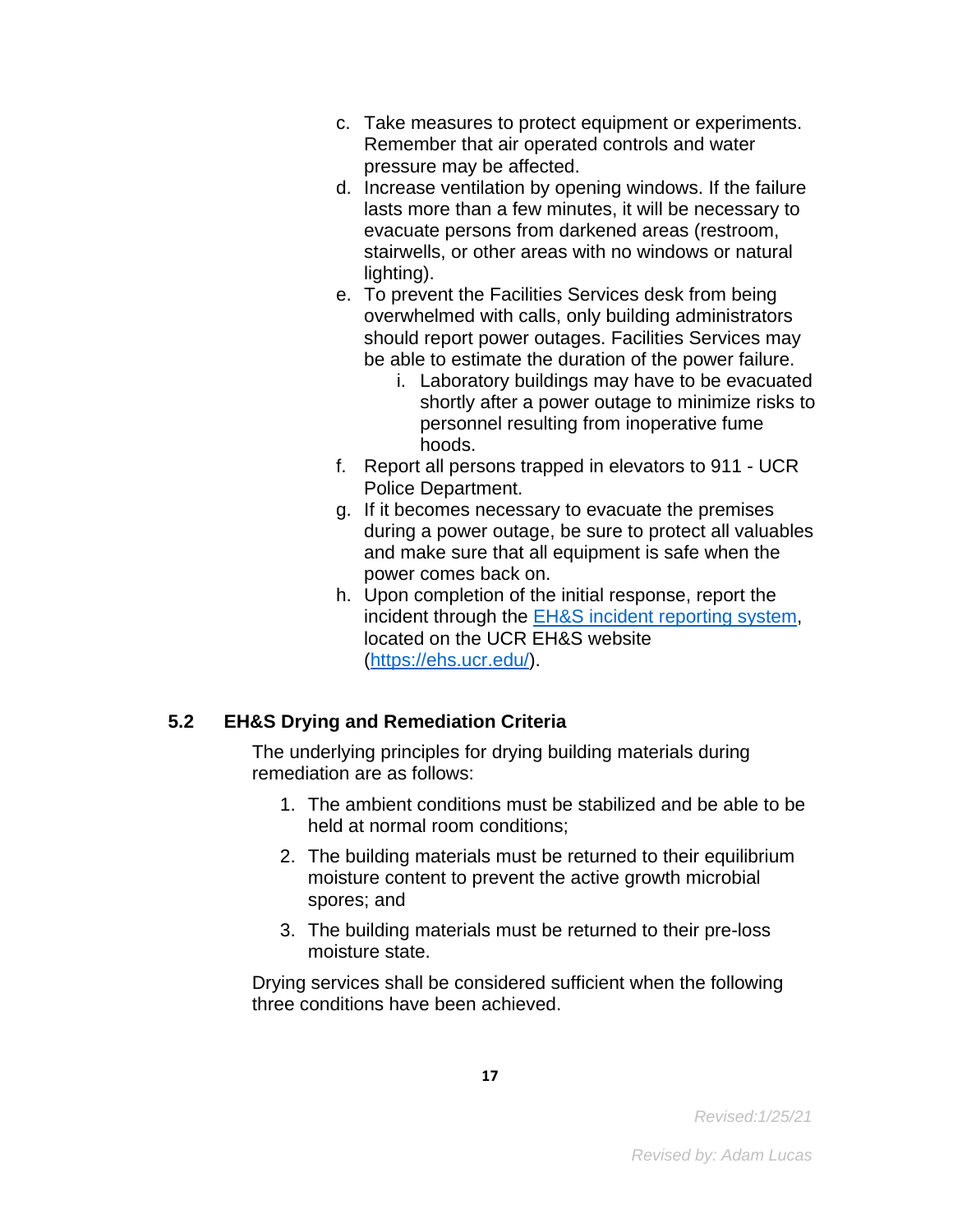- 1. The interior ambient conditions are at or better than normal room conditions (50%RH @ 70° F);
- 2. The moisture in the building materials themselves will not support the active growth of microbial growth; and
- 3. The building materials and contents will finish returning to equilibrium with normal room conditions by themselves without further damage to them.

Campus Facility Services or Environmental Health and Safety will provide measurement of moisture in building materials.

EH&S shall determine what materials should be removed, discarded and/or sanitized according to the EH&S drying and remediation criteria. Below is a list of building materials and contents and what should be completed to preserve the integrity of the affected area(s).

#### **Carpet:**

- 1. Any carpet with contaminated water must be discarded under controlled conditions and the entire area disinfected with appropriate biocide.
- 2. Carpet that is wet less than 72 hours from steam leaks and potable water leaks can be treated per the following steps:
	- a. Remove all materials (e.g., furniture, file cabinets) from the carpet.
	- b. Extract as much water as possible from the carpet using wet vacuums.
	- c. Shampoo the carpet with a dilute surfactant.
	- d. Alternatively, follow label instructions. Soak with ¼ cup bleach to 1-gallon water solution. Maximum concentration: a solution of 1-part bleach to 9 parts water.
	- e. Rinse and extract the carpet with clean water to remove detergent/bleach residues.
	- f. Dry the carpet within 24 hours of treatment. After work is completed, increase the room temperature and use commercial dehumidifiers, floor fans, or exhaust fans to aid in drying the carpet.

#### **Sheetrock / Drywall / Plaster / Insulation:**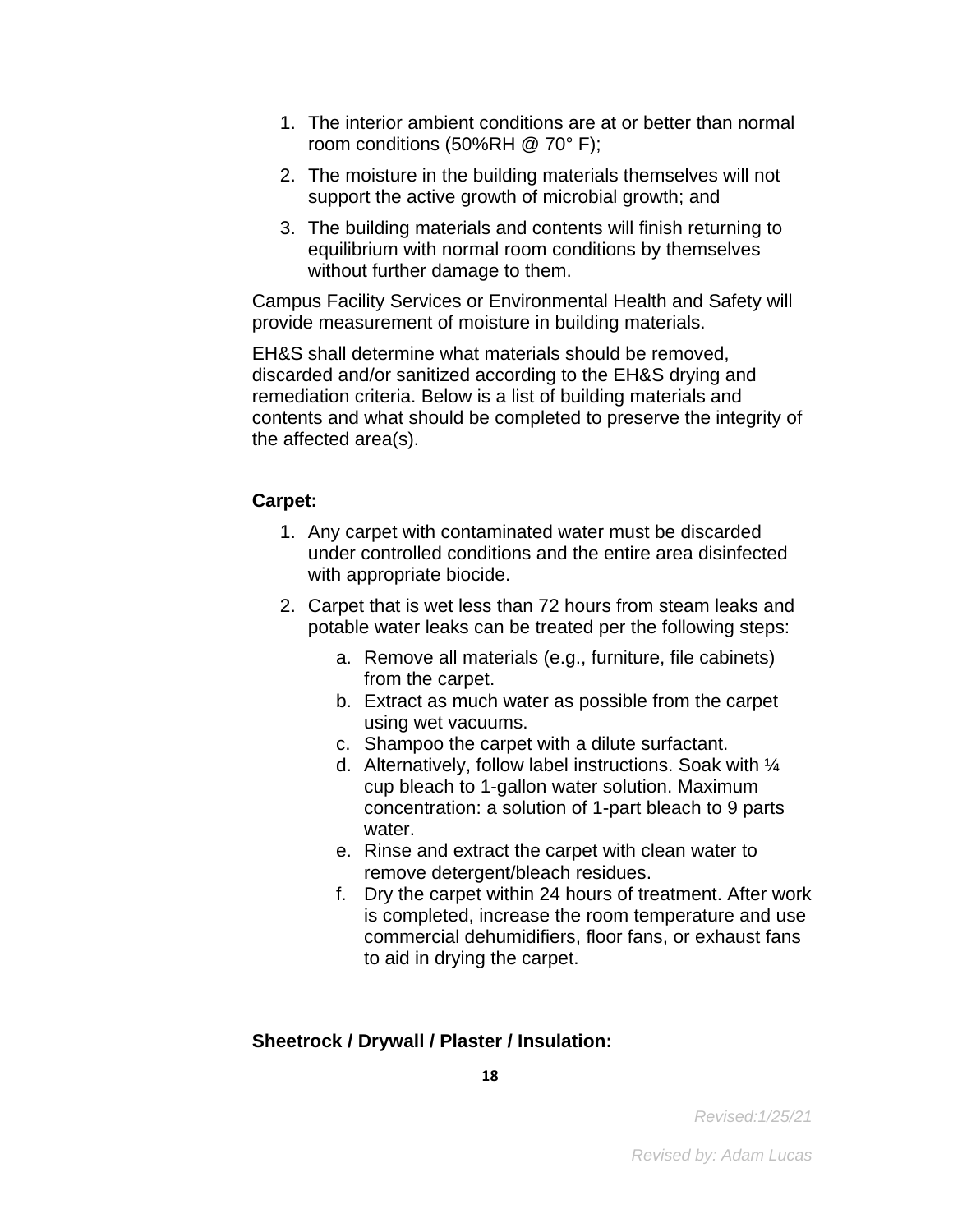- 1. Remove and replace all water-damaged drywall/plaster and insulation if wet greater than 72 hours.
- 2. Drywall/plaster/insulation wet or damp by contaminated water should be disposed of immediately. Drywall/plaster/insulation that has been previously water damaged should be monitored for mold and disposed of if wet greater than 72 hours on a subsequent water intrusion.
- 3. Use a moisture meter and cut sheetrock at 12 inches to 48 inches above the water mark. Note: Molds reproduce by creating hyphae that are like tentacles that grow rapidly into porous materials. The hyphae may begin growing 24 hours after the moisture levels reach growth potential from water damage or high humidity. The longer the time in days from water damage to removal, the greater the amount of drywall/plaster/insulation that should be removed (i.e., 12-48 inches above the water mark).
- 4. When work is completed, turn the heat up (if possible) and utilize dehumidifiers to dry the area.
- *5.* During replacement of the sheetrock, drywall, plaster/lathe, the following general procedures are recommended.
	- a. Setup critical (air sealed) barriers to prevent airflow into clean areas or general ventilation system.
	- b. Create a negative air differential in respect to nonimpacted areas where occupants may be located.
	- c. Use appropriate respiratory protection, gloves and coveralls during remediation, in accordance with EH&S recommendations.
	- d. Change and wash-up in specified area in accordance with EH&S recommendations prior to entry into nonimpacted spaces.
	- e. Use work practices that minimize the amount of dust generated and mold particles becoming airborne.

Drying services on drywall shall be considered sufficient when all four of the following conditions are met.

- 1. The moisture content of the drywall is decreasing.
- 2. All affected drywall is within 10% of its normal moisture content as determined by actual measurement in a control point elsewhere in the same building. (Example: Taking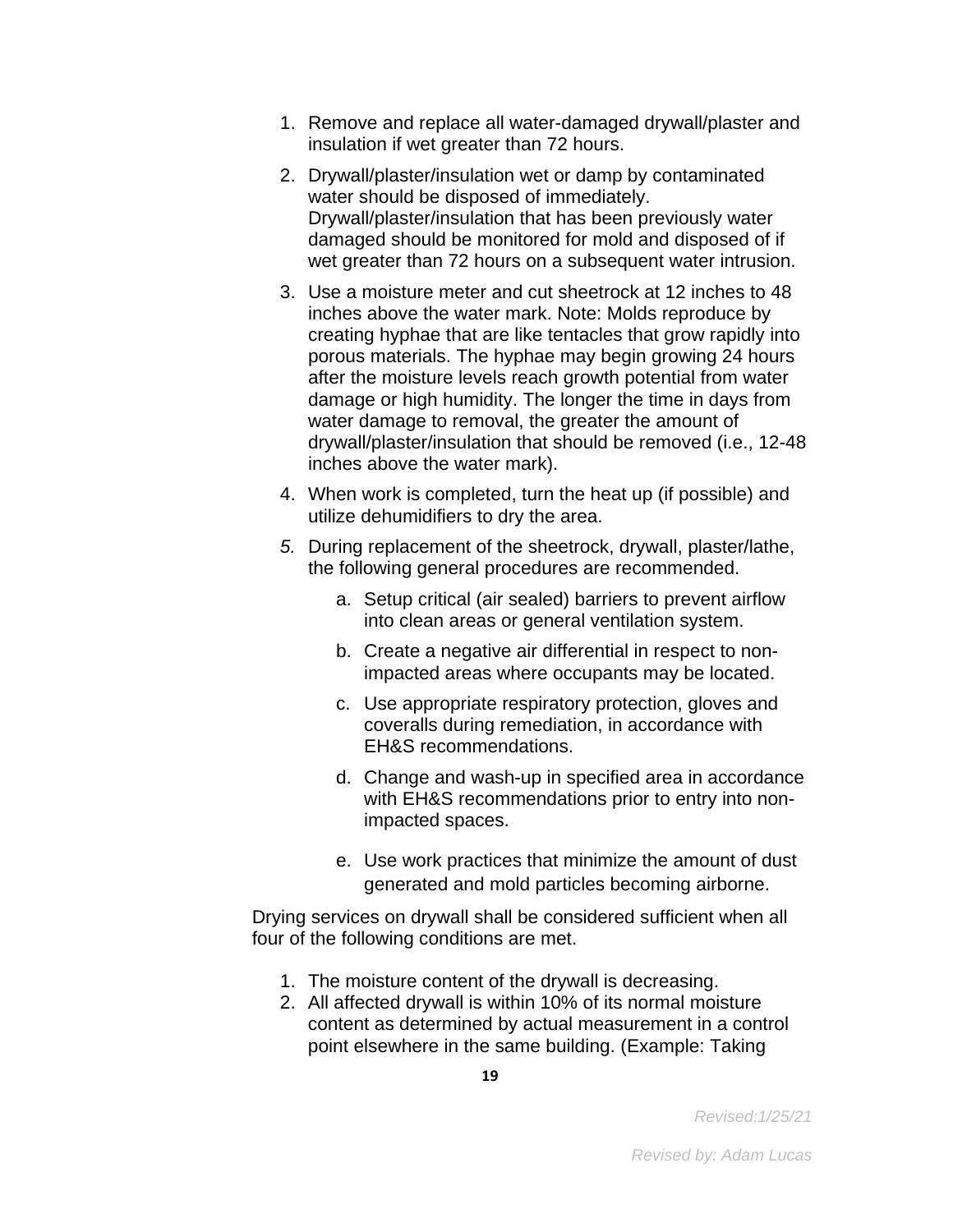several readings in unaffected areas of drywall showed that the MC that should be expected in the building is 14%. Therefore, the maximum reading at the end of the job should be no more than 24 %.)

3. The building environment is stabilized and the existing HVAC system is capable of maintaining normal room conditions.

#### **Hardwood Floors:**

- 1. Remove all materials (e.g., furniture, file cabinets) from the floor.
- 2. Extract as much water as possible using wet vacuums.
- 3. Increase the room temperature and use commercial dehumidifiers, floor fans, or exhaust fans to aid in drying the floors within 72 hours of impact.
	- a. For hardwood floors impacted by contaminated water, consult EH&S regarding proper remediation procedures.

Drying services on a hardwood floor shall be considered sufficient when all four of the following conditions are met.

- 1. The moisture content (MC) of the wood is decreasing.
- 2. All affected wood is within 2.5% of its normal moisture content as determined by actual measurement in a control point elsewhere on the same floor.
- 3. The differential of MC in wood from the top ¼" to the bottom  $\frac{1}{4}$ " is no more than 1%.
- 4. The building environment is stabilized and the existing HVAC system is capable of maintaining normal room conditions.

#### **Furniture/Casework:**

Upholstered furniture that has become wet should be disposed. Hardwood furniture or laminate furniture where laminate is intact should be cleaned with a biocide. Laminate furniture whose laminate has become delaminated should be disposed. Furniture made of particleboard or pressed wafer board should be discarded.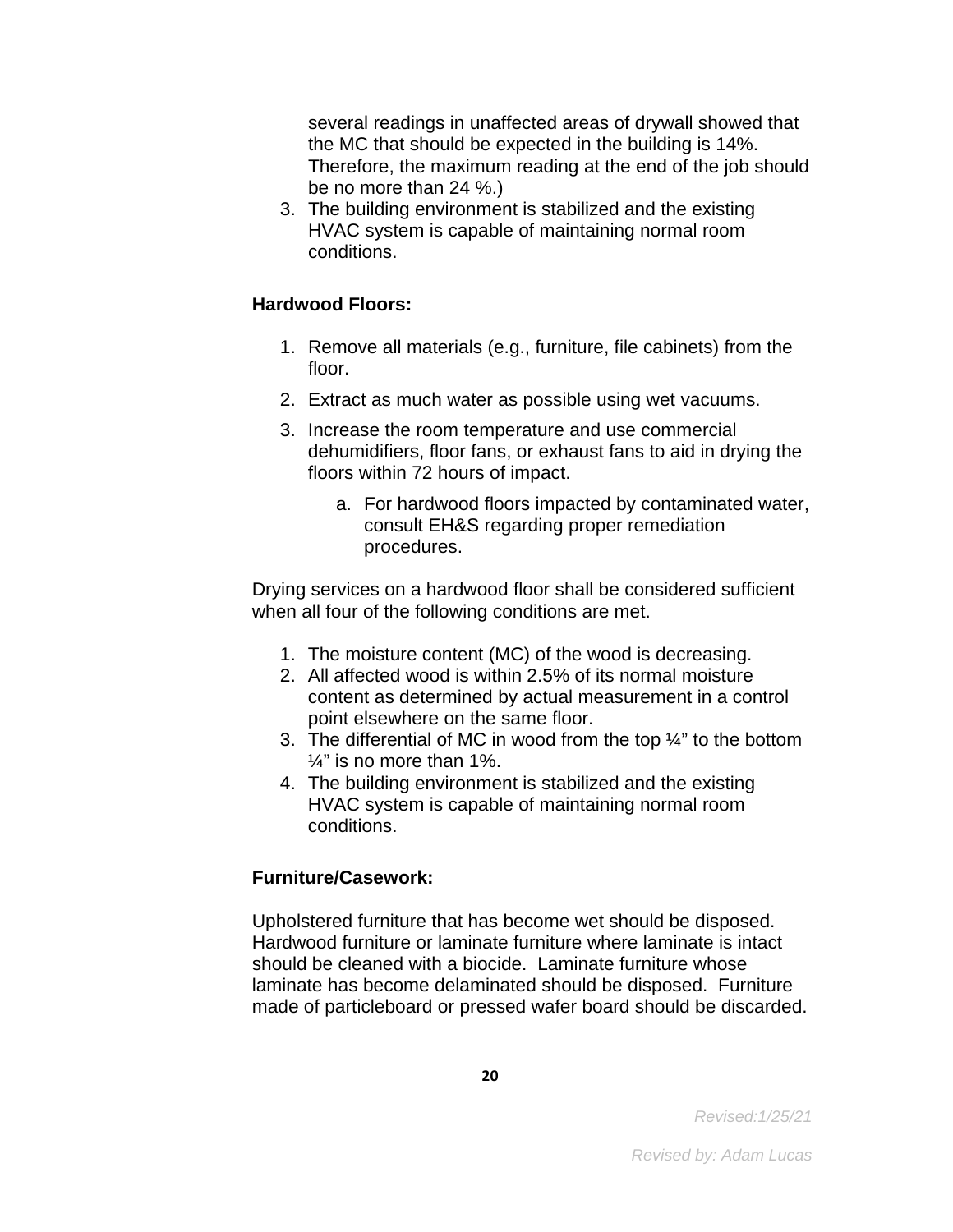#### **Paper/Files/Records:**

Remove and dispose of non-essential wet files and paperwork. The exception would be if the moisture was due to steam leaks; then these can be dried. Essential wet papers should be moved to a safe location where it can be processed to recuperate the information in a safe way with minimal cross contamination.

# **Ceiling Tiles:**

Remove and dispose of all wet ceiling materials immediately.

# **Electrical Equipment:**

Consider all wet wiring, light fixtures, electrical outlets to be shock hazards until it has been checked by an electrician. Shut OFF electrical power in the area(s) affected if electrical hazards are present. Appliances, computers, printers, telephones should be assessed to determine if a shock hazard is present and items impacted by contaminated water should be discarded.

# **5.3 Large Scale Water Loss Events and Water Loss Response Team**

For minor water intrusion events, in house staff may be able to easily handle remediation operations, under EH&S guidance. For major water loss events, such as large-scale floods from water line breaks and major weather events, multiple UCR departments and entities may need to be involved on a case-by case basis. A large-scale "Water Loss Response Team" may include leadership from the following UCR Departments/Entities:

- Environmental Health & Safety
- Risk Management
- Office of Emergency Management
- Facilities Services
- UCR Police Department
- Campus Fire Marshal
- Planning, Budget and Administration Leadership
- Planning, Design and Construction
- Campus Architect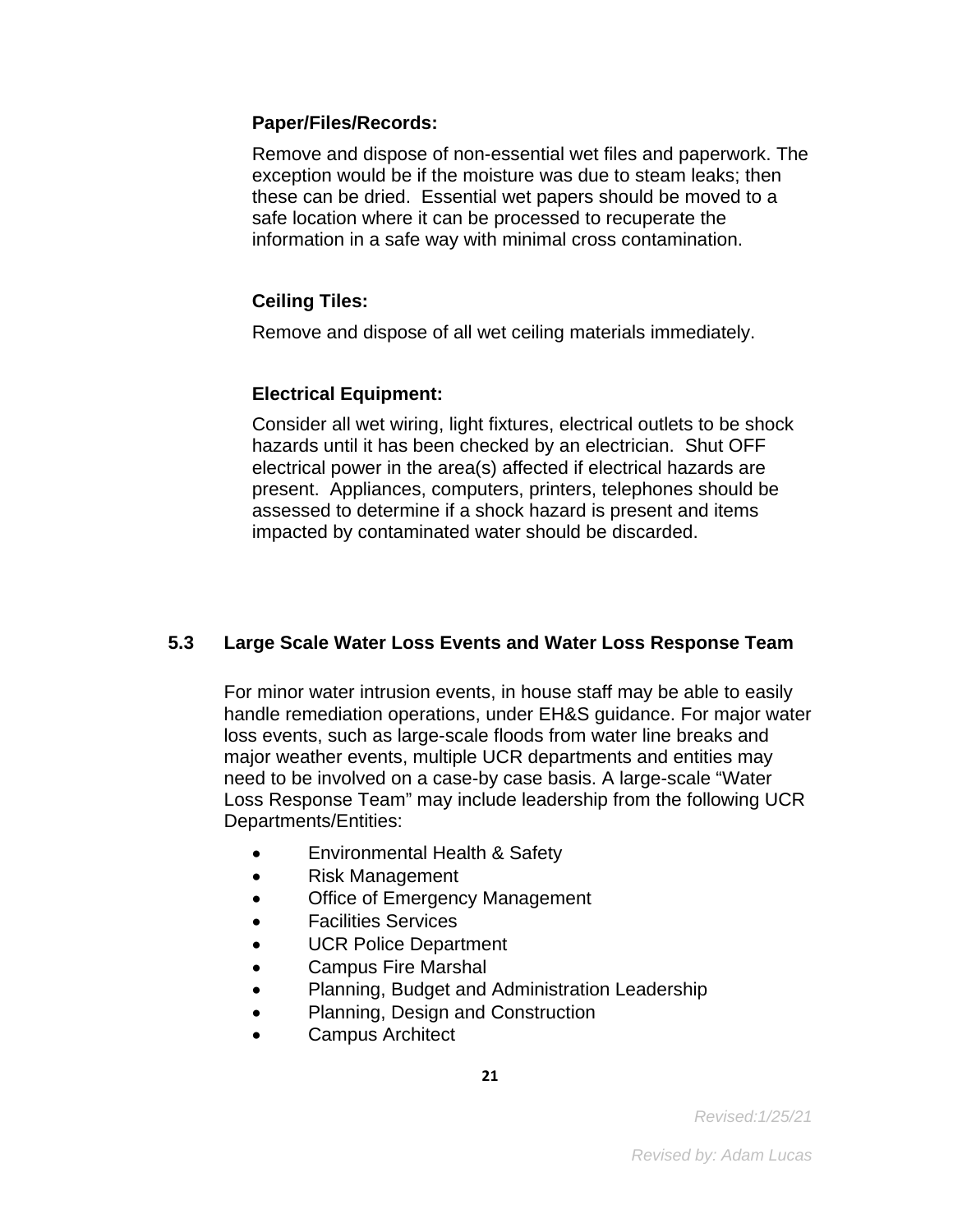- Campus Counsel
- University Communications

# **5.4 Mold Remediation Procedures**

Mold removal requires a strategy to deal with the cause(s) of moisture and the mold contaminants. UCR follows the Occupational Safety and Health Administration (OSHAs) guidelines for Preventing Mold-Related Problems in the Indoor Workplace.

The UCR Environmental Health and Safety Office provides technical assistance in the evaluation and mitigation of mold. Below is the EH&S campus mold abatement strategy developed to assist departments in determining abatement priorities and scope; supervising mold abatement operations; monitoring environmental and occupational mold levels before, during and after abatement; collecting and disposing of waste; and complying with applicable regulations.

Below are the steps to take during mold remediation operations:

# 1. **Find and control the moisture source**

- a. Control the moisture source**.** This is essential for stopping mold growth. Common sources of moisture contributing to mold growth include but are not limited to:
	- Flooding
	- Leaking plumbing fixtures, pipes, or appliances
	- Roof leaks
	- Water intrusion from outdoor irrigation
	- Unvented combustion appliances
	- High humidity
	- Condensation
	- Water collection dishes, such as refrigerator drip pans
- b. Wear personal protective equipment in line with EH&S recommendations and restrict access to the affected area if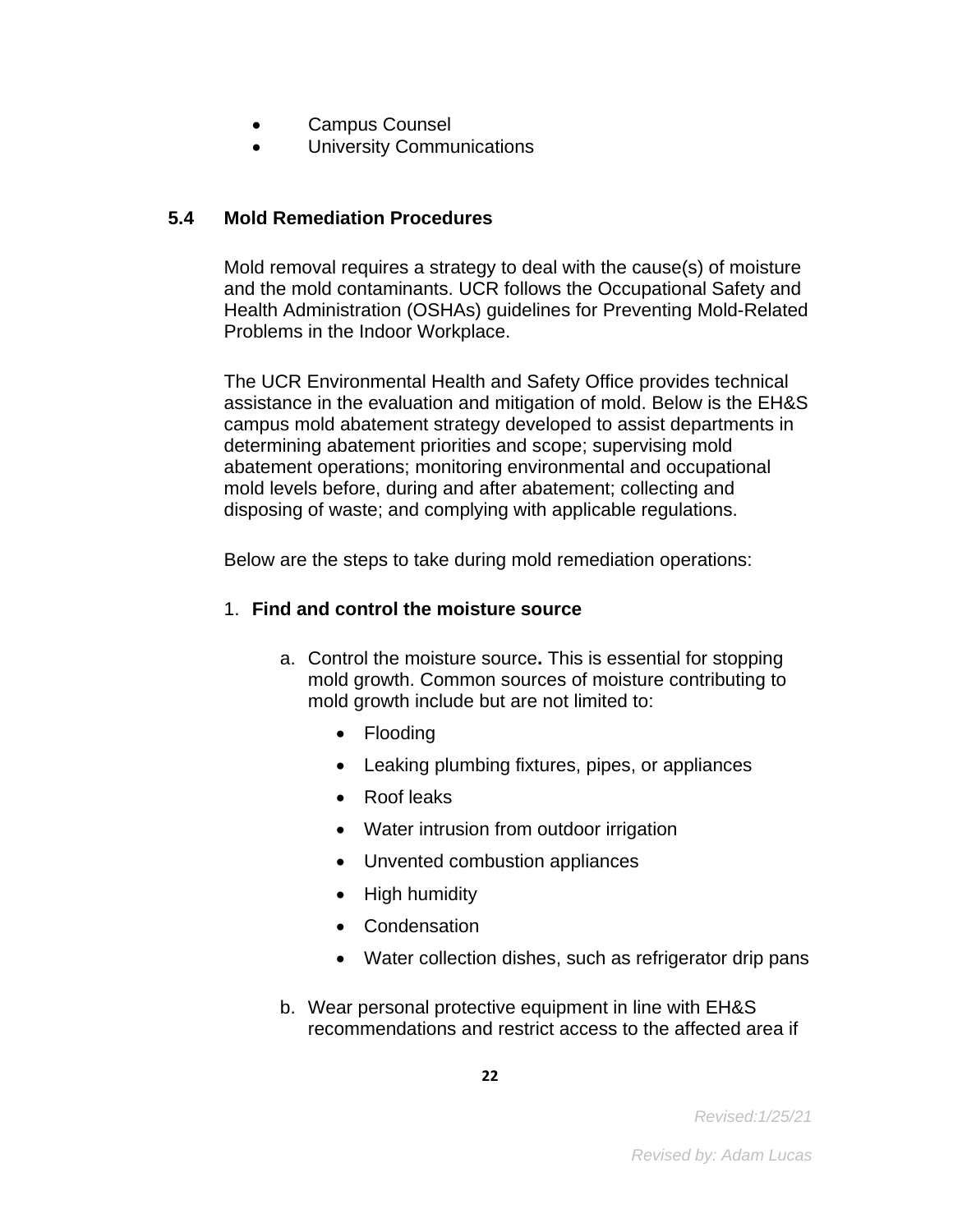you know or suspect the water source is contaminated with sewage or chemical or biological pollutants.

- **Important:** If flooding occurs in a lab or involves gray or black water (overflow from machines, pumps, aquariums, toilet bowls, etc.), call UCR PD at (951) 827-5222. The Campus Police will dispatch an Environment, Health & Safety (EH&S) professional.
- EH&S must give clearance before Facilities Services personnel can work in the area.

#### **2. Clean and dry water damage promptly**

- a. Clean and dry water damaged materials within 48 hours to prevent mold growth (see EH&S [Drying and Remediation](#page-13-0)  [Criteria\)](#page-13-0).
	- Maintain humidity below 60%.
	- Keep HVAC drip pans clean and flowing.
	- Do not use fans before determining that the water source is clean or sanitary.
- b. Be alert for mold growth if materials have been wet for more than 48 hours. Mold growth may have occurred — but not always.
- c. If you encounter or suspect mold growth during cleaning and drying activities, follow steps 3 through 9, below.

#### **3. Take precautions while investigating**

- a. Ensure personnel responding to work orders that may involve mold formation are trained to work safely.
- b. Take these safety precautions while investigating and evaluating mold and moisture problems:
	- Consider using an N-95 filtering face piece, gloves, and eye protection.
		- To wear and N-95 you must be respirator qualified through EH&S. See the EH&S [Respiratory Protection](https://ehs.ucr.edu/safety/respiratory-protection) Page for respirator qualification criteria. [\(https://ehs.ucr.edu/safety/respiratory-protection\)](https://ehs.ucr.edu/safety/respiratory-protection)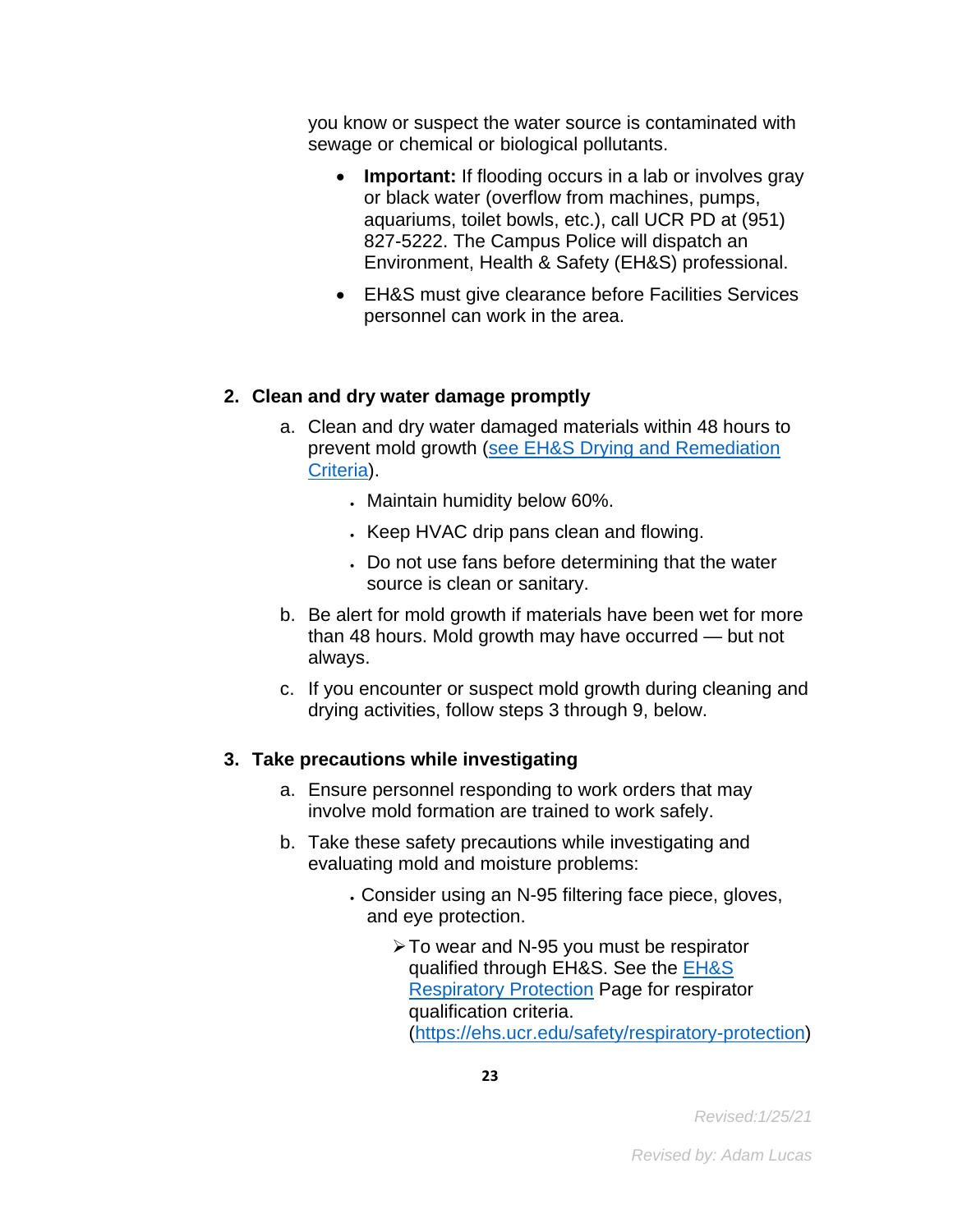- Do not touch mold or moldy items with bare hands.
- Avoid mold spores in your eyes.
- Avoid inhaling mold or mold spores.

#### **4. Inform building occupants.**

- a. When indoor mold investigation or abatement work affects building occupants, address their concerns by doing the following:
	- Emphasize the health and safety of building occupants is a top priority.
	- Demonstrate that the occupants' concerns are understood and taken seriously.
	- Present clearly the current status of the investigation or remediation efforts.
	- Identify a person whom building occupants can contact directly to discuss questions and comments about the remediation activities.
	- Consult with EH&S prior to remediation activities to define the areas of removal and provide oversight for the project.
	- Develop a project time line and communicate this with building representatives prior to the remediation and construction project. Provide contact numbers if occupants have questions about the project.

#### **5. Determine the size of the job.**

- a. Measure the affected area. The level of remediation procedures to follow depends on the size of the area involved. There are 4 levels of mold remediation.
- b. Follow the appropriate procedure level for the size of the job:
	- Level 1: 10 sq. ft. or less
	- Level 2: 10 to 30 sq. ft.
	- Level 3: 30 to 100 sq. ft.
	- Level 4: Greater than 100 sq. ft.
- c. Always inform EH&S of any mold abatement activities by submitting an *[Abatement Project Notification Form](#page-2-2)* prior to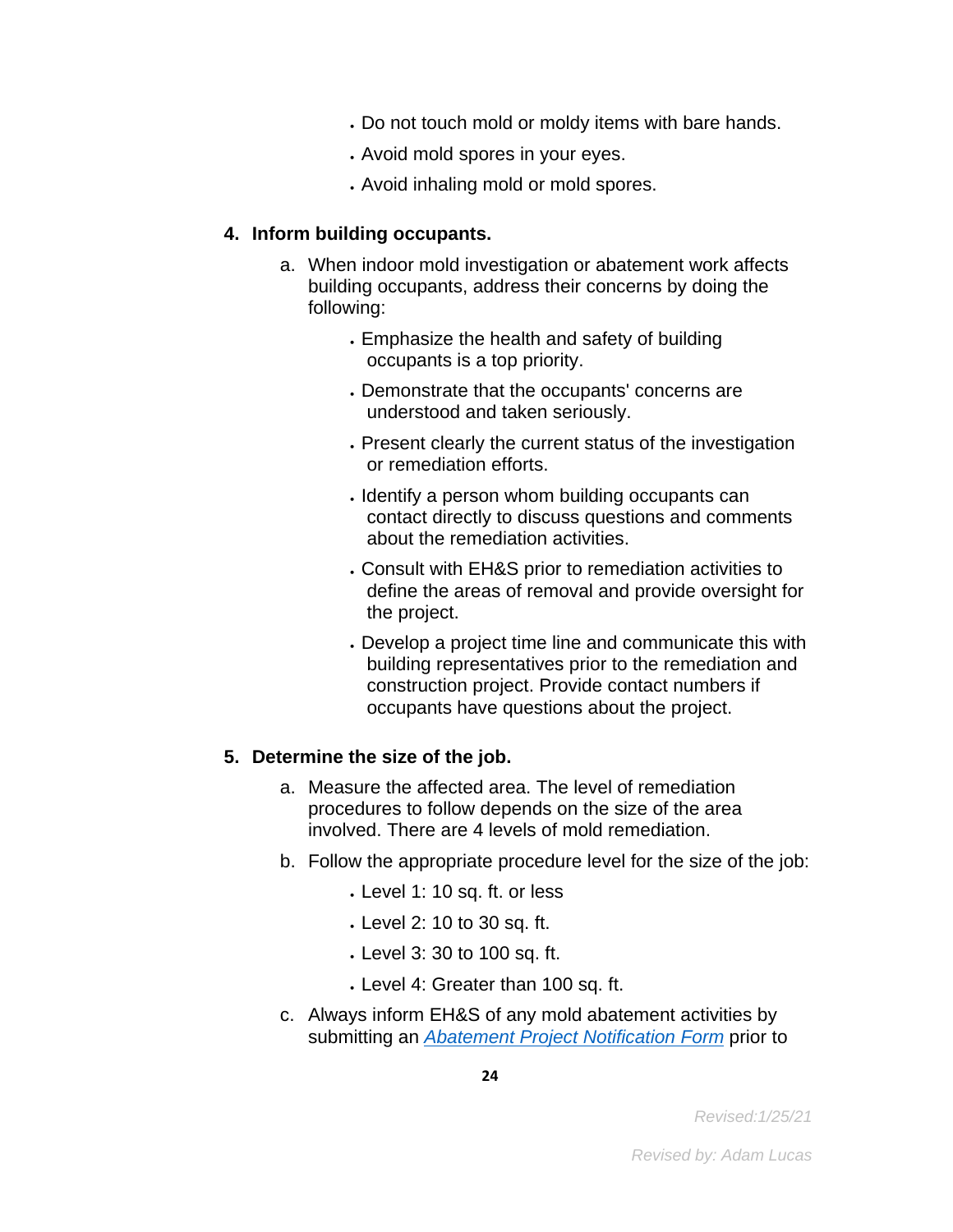starting any construction/abatement of mold and/or other hazardous containing materials.

- EH&S will assist with classifying all mold remediation projects during initial project evaluation.
- **d. Do not disturb any building materials without prior authorization from EH&S or an EH&S representative (approved CAC or CDPH Lead Inspector/ Assessor) that can validate the presence of hazardous materials (i.e. asbestos and/or lead).**

#### **6. Level 1**

- a. Use Level 1 procedures for areas 10 sq. ft. or less. Trained UCR facilities staff must perform Level 1 work. Containment is not necessary.
- b. Restrict entry to the work area to trained staff.
- c. Use personal protective equipment.
- d. Remove or clean contaminated materials:
	- Place items in a sealed waste bag.
	- Contact EH&S (951) 827-5528 for disposal.
- e. Leave the area clean and visibly free of contamination and debris.

#### **7. Level 2**

- a. Use Level 2 procedures for areas 10 to 30 sq. ft. Trained UCR facilities staff must perform Level 2 work.
- b. Restrict entry to the work area to trained staff.
- c. Use personal protective equipment.
- d. Cover the work area with plastic sheeting.
- e. Remove or clean contaminated materials:
	- Use a HEPA vacuum cleaner.
	- Place items in a sealed waste bag.
	- Contact EH&S (951) 827-5528 for disposal.
- f. Leave the area clean and visibly free of contamination and debris.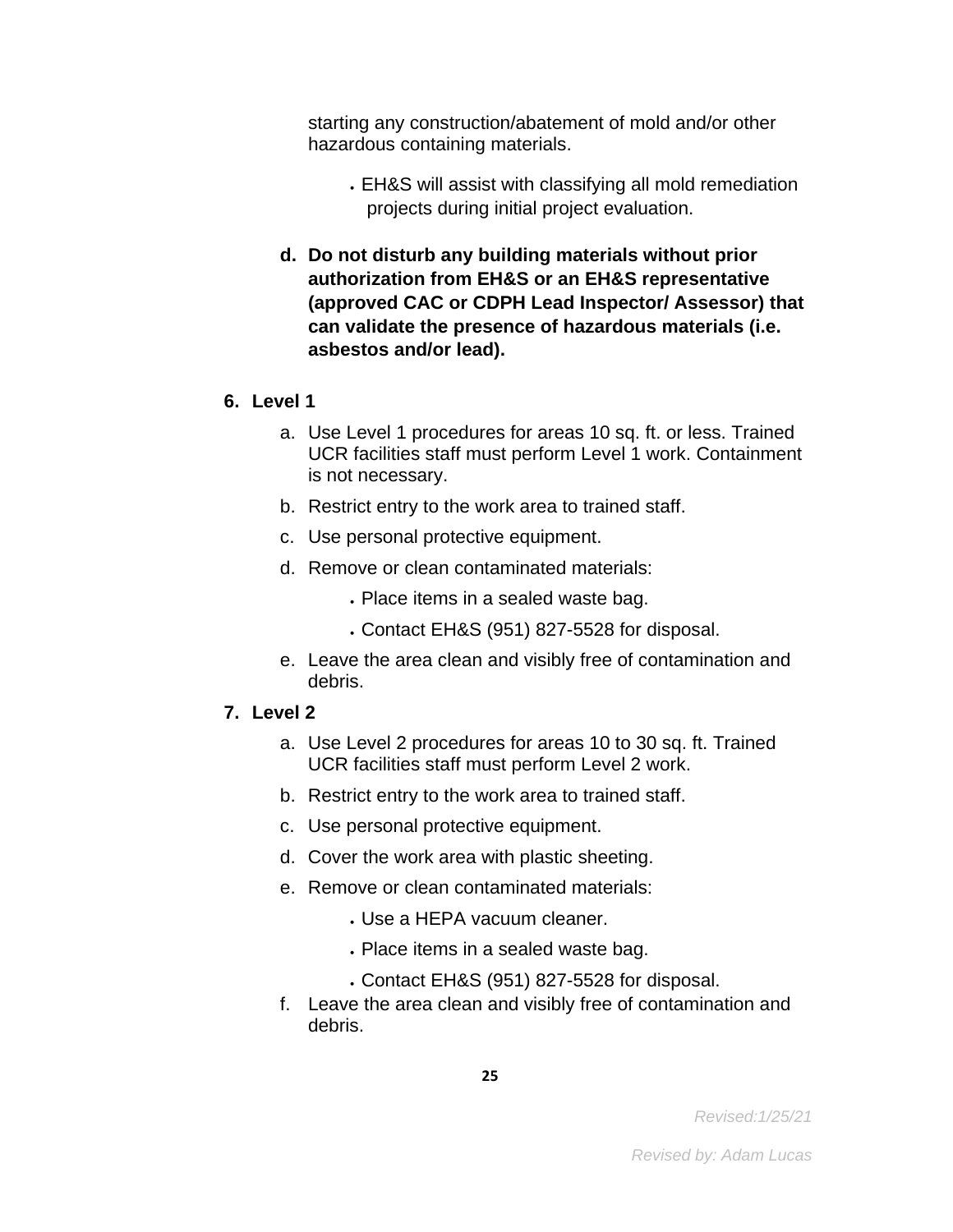#### **8. Level 3**

- a. Use Level 3 procedures for areas 30 to 100 sq. ft. [IICRC](#page-2-2)  certified Water- [Damage Restoration Specialists](#page-2-2) trained in handling hazardous material must perform Level 3 work.
- b. Contract Level 3 work out to professional Mold Remediation [Contractors.](#page-2-2)
	- Remediation Contractor shall provide written scope of work, including containment and remediation methods and use of biocides.
- c. UCR Project Managers, in conjunction with EH&S, require the contractor to do the following:
	- Restrict entry to the work area to trained personnel.
	- Vacate building occupants from adjacent areas.
	- Use personal protective equipment.
	- Cover the work area with plastic sheeting.
	- Seal ventilation ducts/grills
	- Remove or clean contaminated materials in line with [EH&S Drying and Remediation Criteria](#page-13-0)
	- Use a HEPA vacuum cleaner.
	- Place items in a sealed waste bag.
	- Contact EH&S (951) 827-5528 for disposal.
	- Leave the area clean and visibly free of contamination and debris.
- d. Contact EH&S to perform post-remediation clearance [sampling](#page-2-2) prior to re-occupancy

# **9. Level 4**

- a. Use Level 4 procedures for areas over 100 sq. f[t. IICRC](#page-2-2)  certified Water- [Damage Restoration Specialists](#page-2-2) trained in handling hazardous material must perform Level 3 work.
- b. Contract Level 3 work out to professional Mold [Remediation](#page-2-2)  [Contractors.](#page-2-2)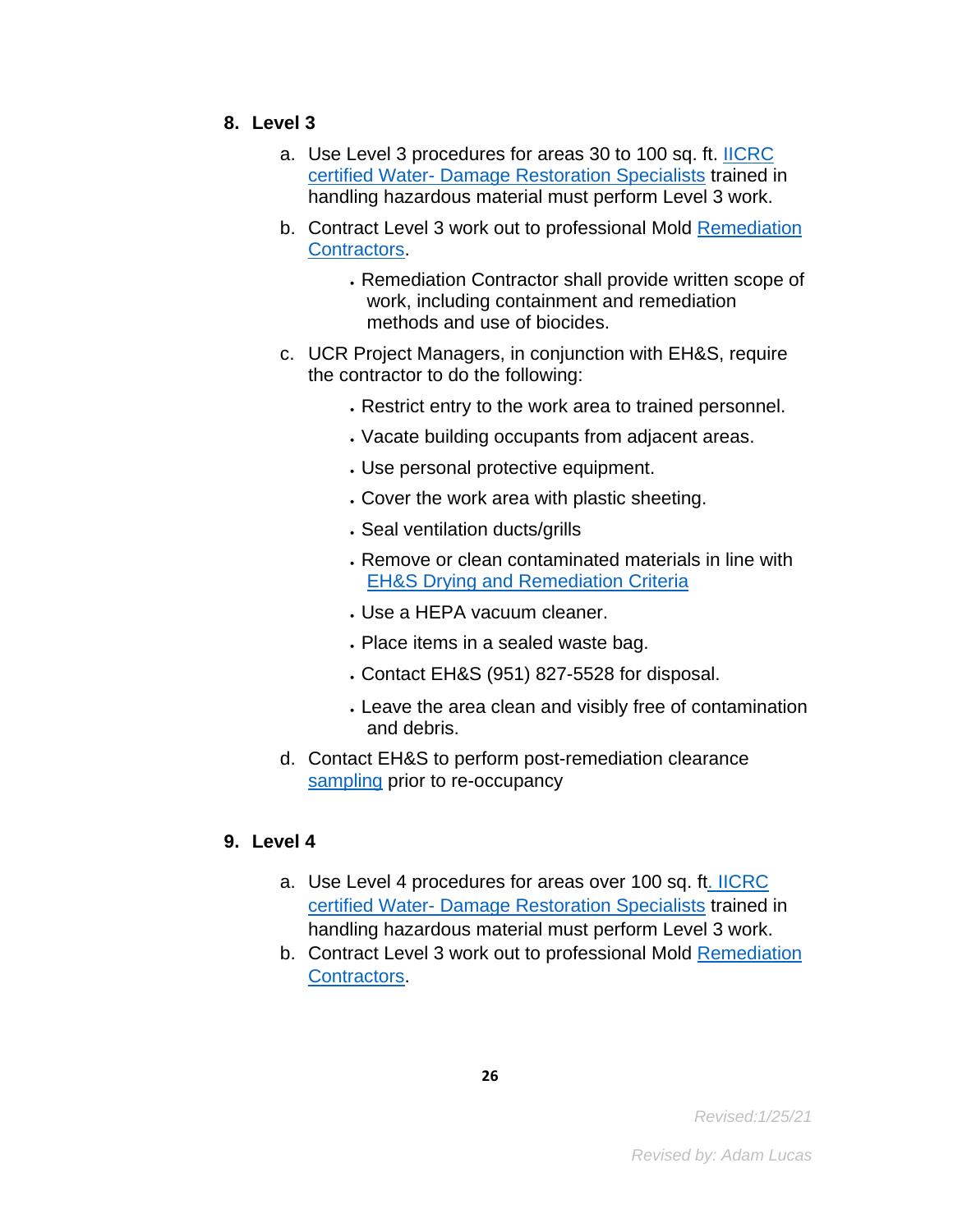- Remediation Contractor will provide written scope of work, including containment and remediation methods and use of biocides.
- c. UCR Project Managers, in conjunction with EH&S, require the contractor to do the following:
	- Restrict entry to the work area to trained personnel.
	- Vacate building occupants from adjacent areas.
	- Use personal protective equipment.
	- Seal ventilation ducts and grills.
	- Encapsulate the work area in plastic sheeting, ventilated with negative pressurization and a HEPA filter.
	- Use an airlocked, negative-pressure decontamination room.
	- Remove or clean contaminated materials:
	- Place items in a sealed waste bag.
	- Decontaminate the outside of the waste bags.
	- Contact EH&S (951) 827-5528 for disposal.
	- Leave the area clean and visibly free of contamination and debris.
- d. Contact EH&S to perform post-remediation clearance [sampling](#page-2-2) prior to re-occupancy

# <span id="page-26-0"></span>**6. Reporting Requirements**

Constant awareness of and respect for equipment, co-workers, and facilities and compliance with all applicable UC Riverside safety policy and procedures is mandatory.

Supervisors shall issue warnings and implement disciplinary actions up to and including termination for failure to follow the guidelines of this program.

Employees shall report any safety concerns to their supervisor or EH&S.

# <span id="page-26-1"></span>**7. Training Requirements and Competency Assessment**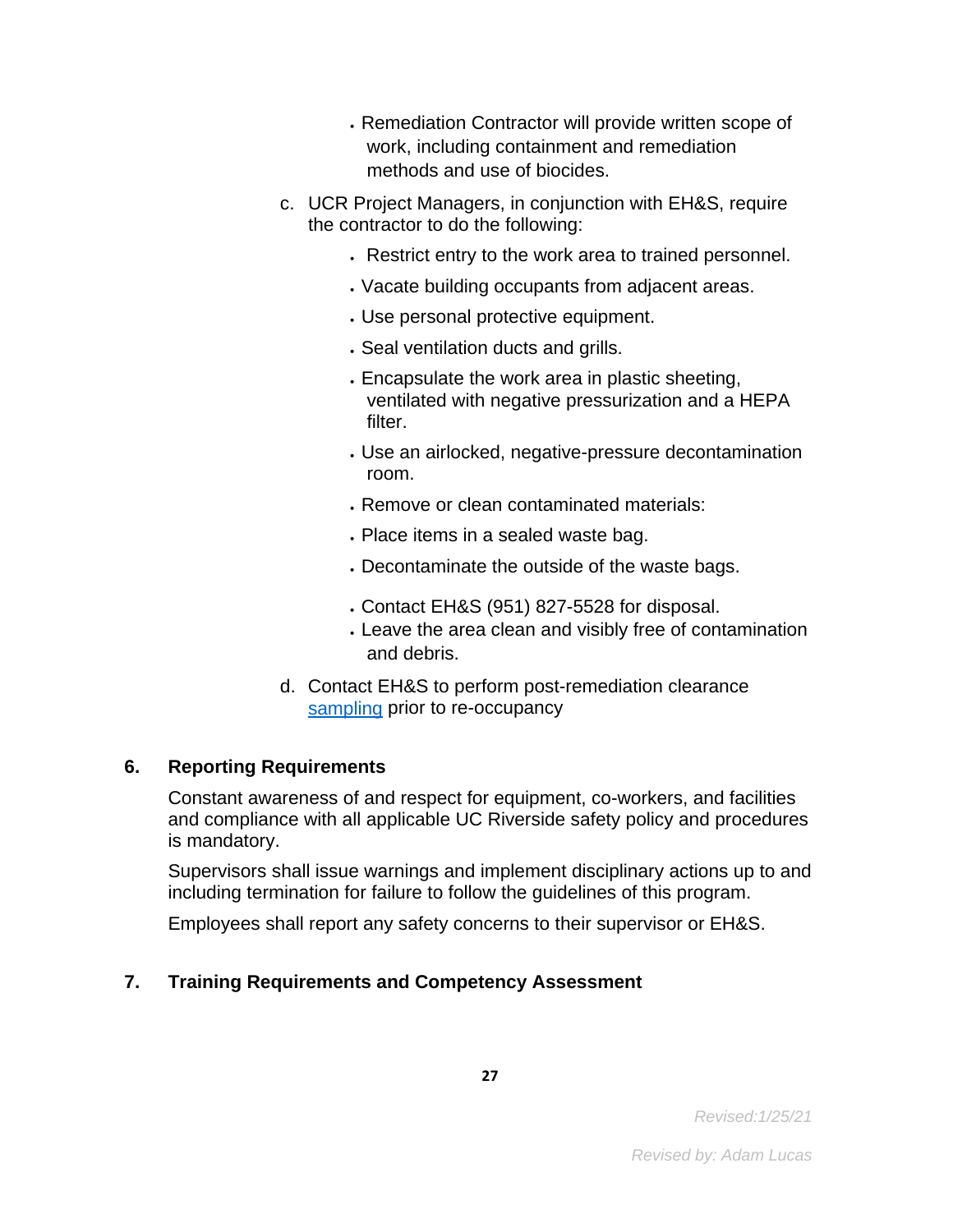**Mold Awareness Training** – Individuals that may come in contact with mold or that may perform small scale mold remediation (30 sq. ft. or less) or small-scale category 1 or 2 water intrusion remediation (scope defined by EH&S) shall, at minimum, participate in mold awareness training. This training is provided online by the UC Learning center (course code: RI-ESTOP0113) and provides the learner with the basic understanding of mold awareness in the workplace - how mold grows and spreads, how to recognize mold, the routes of human exposure to mold, associated health effects from mold exposure, and methods of mold prevention and clean up.

#### **Water Damage and Mold Remediation Technician Training** -

Individuals performing category 3 water (black water) damage restoration and mold remediation on areas greater than 30 square feet must be trained in risks of exposure and procedures for safe cleanup of these materials. It is recommended that category 2 and 3 water damage restoration and large-scale mold remediation be accomplished by IICRC certified Water- Damage Restoration Technicians (WRT), or those with similar training.

# <span id="page-27-0"></span>**8. Information and External References**

- [American Conference of Governmental Industrial Hygienists](https://www.acgih.org/forms/store/ProductFormPublic/bioaerosols-assessment-and-control)  (AGGIH) - [Bioaerosols: Assessment and Control](https://www.acgih.org/forms/store/ProductFormPublic/bioaerosols-assessment-and-control)
- IICRC [S500 Standard and Reference Guide for](https://www.iicrc.org/page/SANSIIICRCS500)  [Professional Water Damage Restoration](https://www.iicrc.org/page/SANSIIICRCS500)
- IICRC [S520 Standard for Professional Mold Remediation](https://www.iicrc.org/page/SANSIIICRCS520)
- EPA [Mold Remediation in Schools and Commercial Buildings](https://www.epa.gov/mold/mold-remediation-schools-and-commercial-buildings-guide-chapter-1)
- OSHA [Guidelines for Preventing Mold-Related Problems in the](https://www.osha.gov/Publications/preventing_mold.pdf)  [Indoor Workplace](https://www.osha.gov/Publications/preventing_mold.pdf)
- NYCDH [Guidelines on Assessment and Remediation of Fungi](http://www.ncdhd.org/files/PDFs/epi-mold-guidelines.pdf)  [in Indoor Environments](http://www.ncdhd.org/files/PDFs/epi-mold-guidelines.pdf)

#### <span id="page-27-1"></span>**9. Appendices**

**Appendix A –** EH&S Water Intrusion Procedures

**Appendix B –** EH&S Notification Process for Water Remediation, Mold and Hazardous Material Operations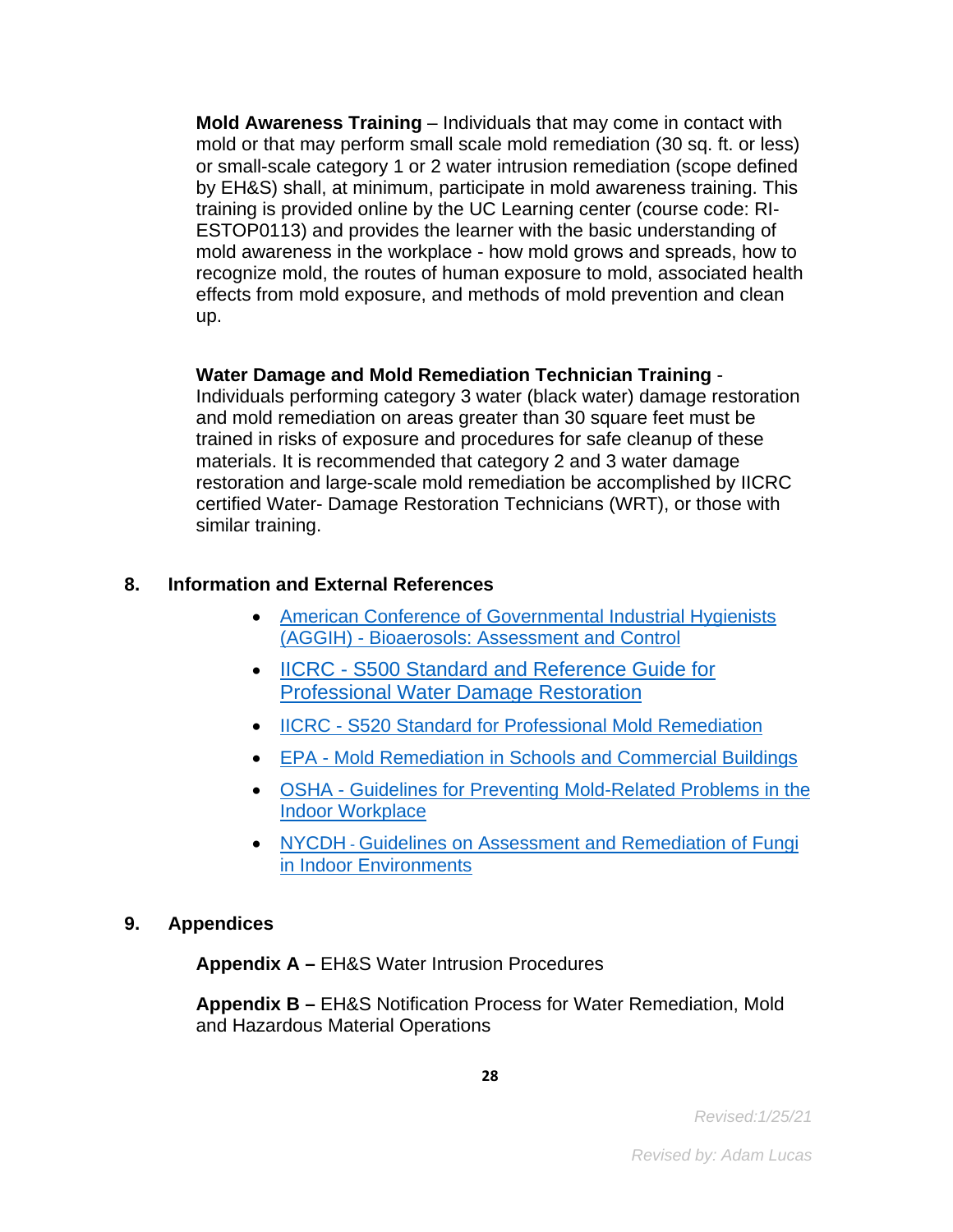# **Appendix-A**

# **EH&S Water Intrusion Procedures**

- 1. Before responding, gather the following information regarding the water intrusion:
	- a. Location and extent of damage (i.e. multiple floors?, lab areas?)
	- b. Category of water (Cat  $1 =$  Clean, Cat  $2 =$  Grey, Cat  $3 =$  Black)
	- c. Unique hazards to be aware of (i.e. spilled chemicals, electrical hazards)
- 2. Inform Facility Services that no building materials may be disturbed prior to asbestos and lead testing, unless assumed positive and treated as such.
- 3. Contact IH to review asbestos records or ask an approved third party consultant to collect samples.
- 4. If Hazardous Building Materials are impacted (i.e. asbestos & lead), contact Facilities Services (951) 827-4677.
	- a. For large scale asbestos abatement (over 100 Sft) a Certified Abatement Contractor must be used for remediation/abatement.
- 5. Bring all necessary equipment and field notes:
	- a. Water Intrusion Checklist-UCR
		- i. File Location: [\\Prodfs1.fboad.ucr.edu\EHS\Industrial Hygiene\Water Intrusion](file://///Prodfs1.fboad.ucr.edu/EHS/Industrial%20Hygiene/Water%20Intrusion)
	- b. Moisture Meter, IR Camera
		- i. Located on South Counter of EH&S lab.
	- c. PPE, if necessary (may include protective gloves, boots, respirator, etc.)
- 6. Once on scene, determine if fire and life safety features are effected (i.e. fire sprinklers, egress reduction, fire barrier penetrations). If so, notify the UCR Fire Marshall (951) 827-5528
- 7. Assess contaminated areas for explosive atmosphere, flammables, corrosives, toxics, water reactive chemicals, asbestos, lead, and other hazards before remediation activities begin.
	- a. If Hazardous Materials/Chemicals are spilled, contact vendor for spill cleanup.
	- b. If Hazardous Waste is generated, a Hazardous Waste Manifest must be created and signed by an approved EH&S employee.
- 8. Advise whether to remove, discard, and/or sanitize building materials depending on water category.
	- a. Category 1 "clean water" extract all excess water, discard and replace ceiling tiles, dispose of upholstered furniture. Dry and sanitize all porous building materials within 24 hours (porous materials = Drywall, Plaster, carpet, insulation)
	- b. Category 2 & 3 "dirty water" Extract all excess water, discard and replace ceiling tiles, dispose of upholstered furniture. Discard and replace all porous building materials.
- 9. Perform mold and bacteria risk assessment of impacted areas. Request, at minimum, ATP Surface Clearances on all impacted surfaces, substrates, and supporting structures after terminal cleaning is performed.
- 10. The following controls are recommended for water/mold remediation activities over 30 square feet in size:
	- a. Setup critical (air sealed) barriers to prevent airflow into clean areas or general ventilation systems.
	- b. Create a negative air differential in respect to clean areas.
	- c. Use appropriate respiratory protection, gloves and coveralls for remediation workers.
	- d. Use work practices that minimize the amount of dust generated and mold particles becoming airborne.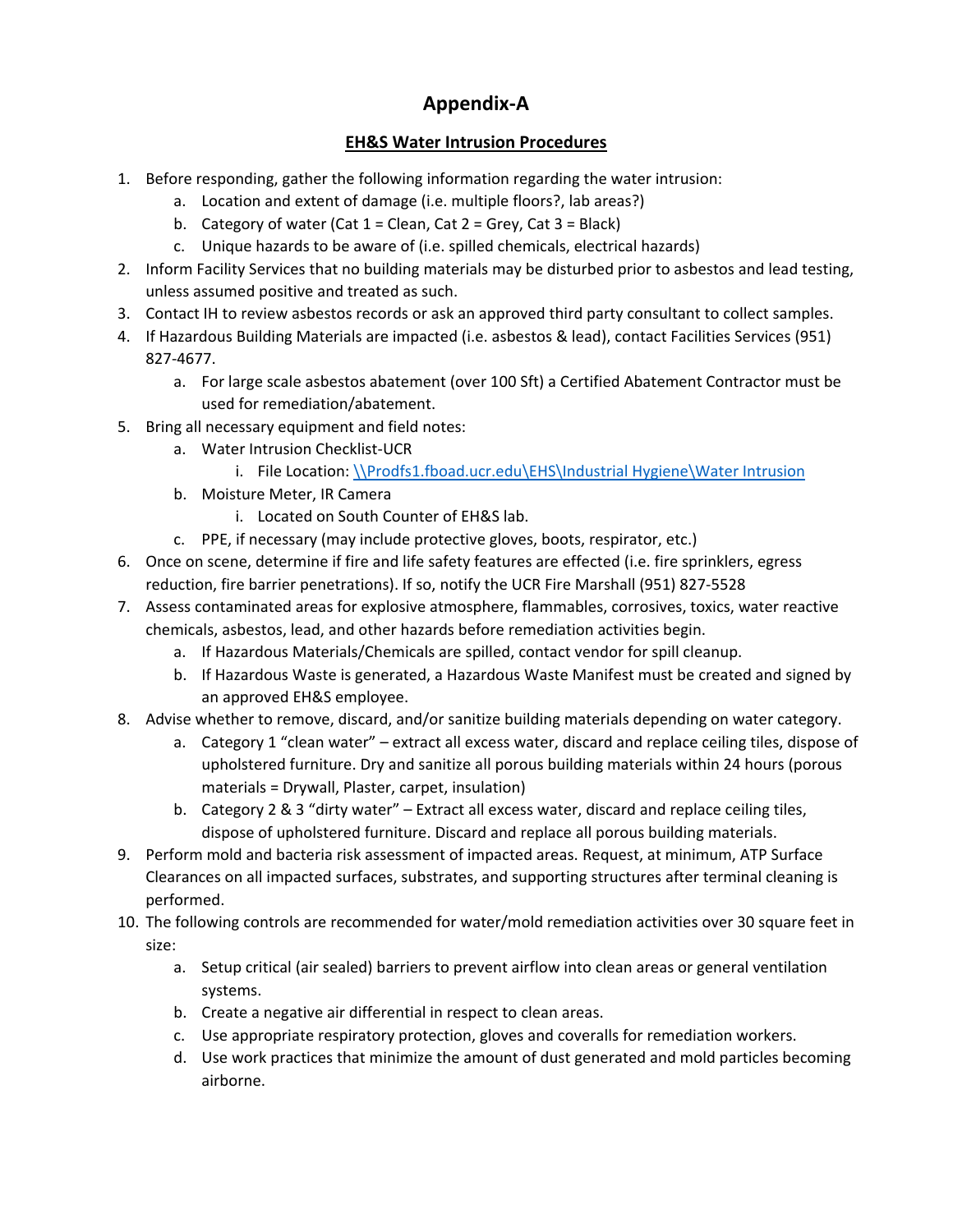- 11. Download all pictures and applicable documents (i.e. Water Intrusion Checklist) and save to a new folder on the EH&S shared drive. Title the folder with the intrusion location (i.e. File Name = Sproul Hall Room 1207).
	- a. Location to save pictures/documents to EH&S Shared Drive: [\\Prodfs1.fboad.ucr.edu\EHS\Industrial Hygiene\Water Intrusion](file://///Prodfs1.fboad.ucr.edu/EHS/Industrial%20Hygiene/Water%20Intrusion)
- 12. On the next work day following the water intrusion event, notify the Senior Industrial Hygienist of the incident.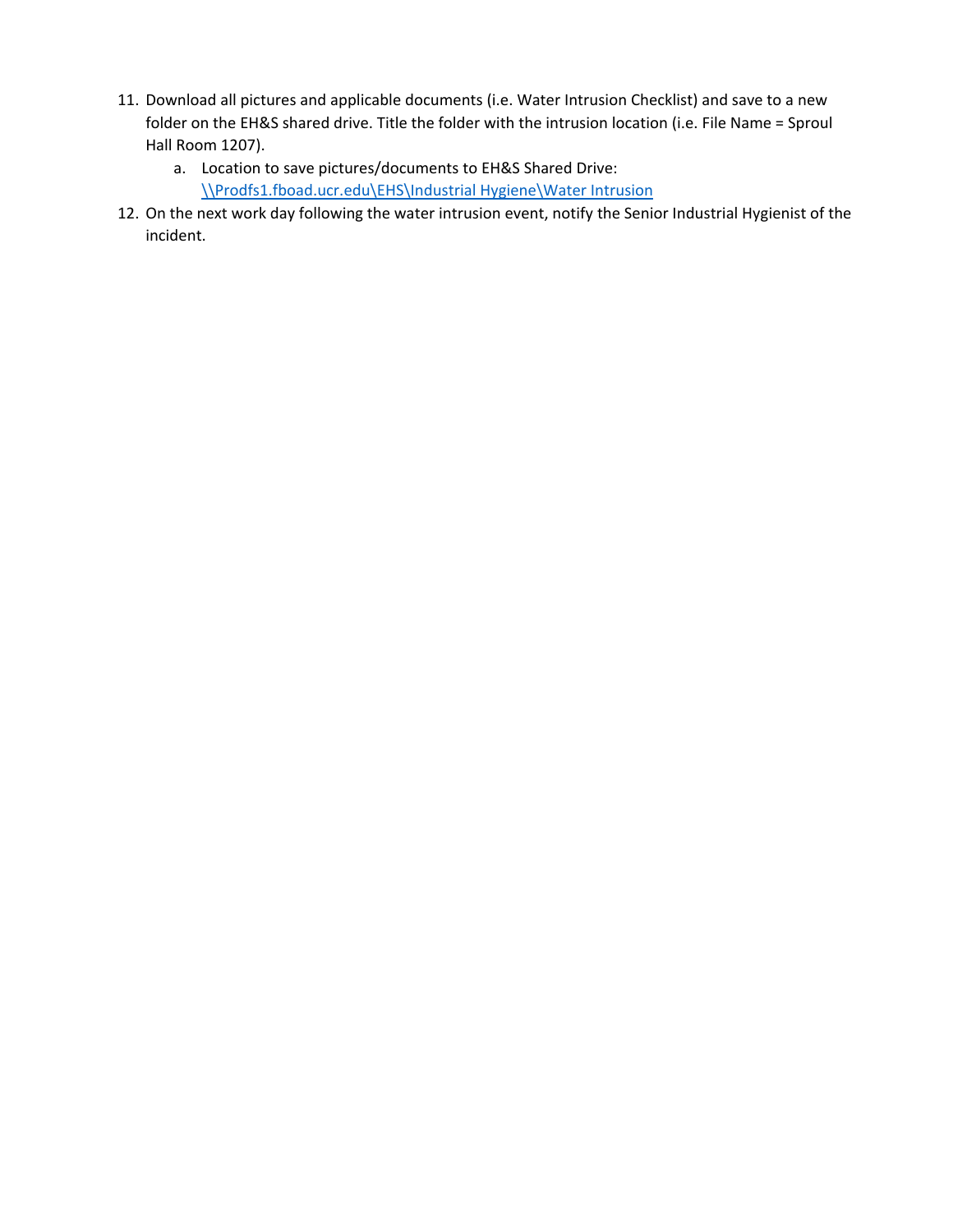# Notifying EH&S when Hazardous Building Materials will be Disturbed for **Planned Renovation, Demolition, Abatement, and Routine/Scheduled Maintenance Operations**